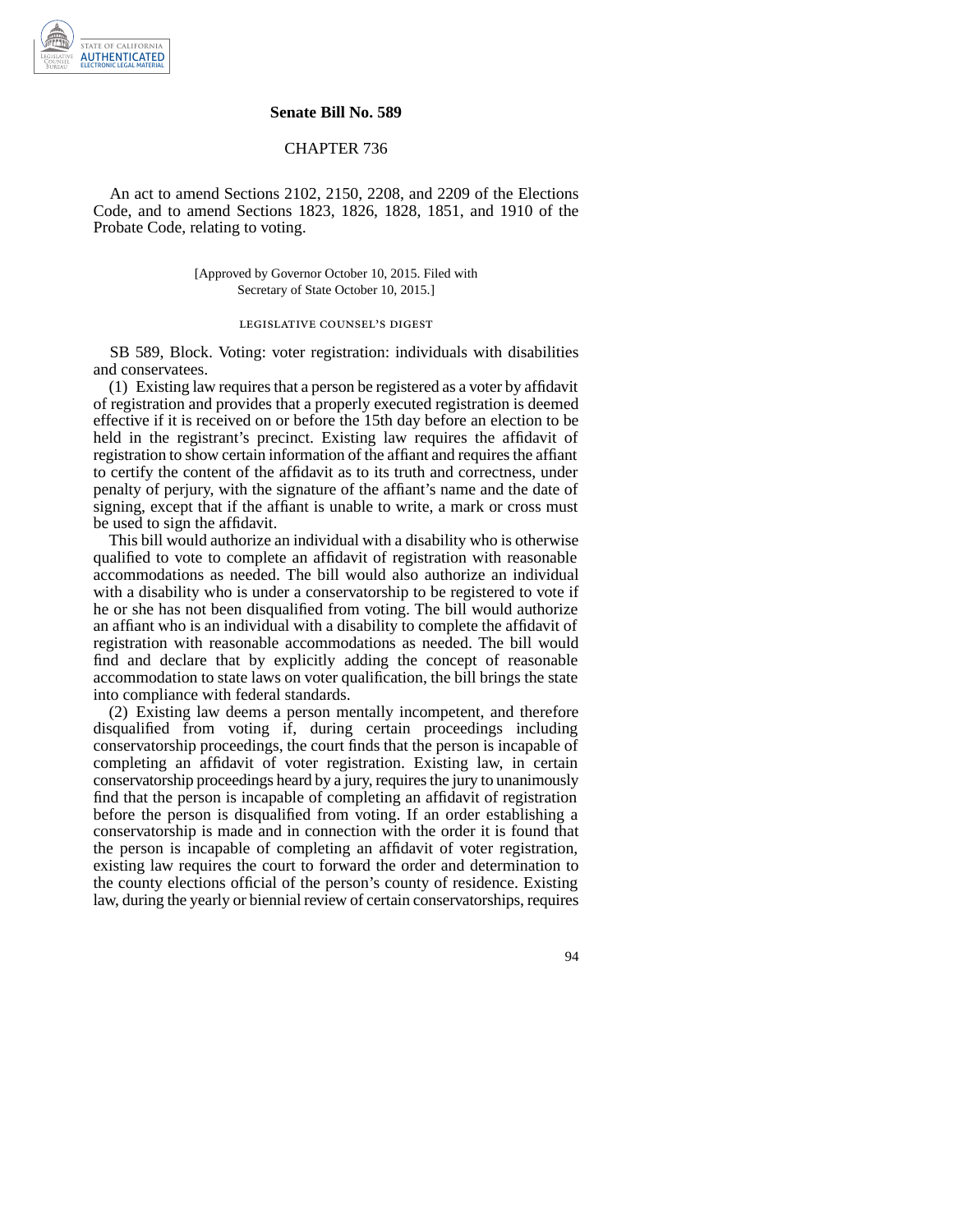the court investigator to review the person's capability of completing an affidavit of voter registration and, if the conservatee's capability of completing the affidavit of voter registration changes, requires the court investigator to inform the court and the court to hold a hearing regarding that capability.

This bill would instead require that a person be presumed competent to vote, regardless of his or her conservatorship status, and would require that a person be deemed mentally incompetent, and therefore disqualified from voting if, during certain proceedings including conservatorship proceedings, the court finds by clear and convincing evidence that the person cannot communicate, with or without reasonable accommodations, a desire to participate in the voting process. In certain conservatorship proceedings heard by a jury, the bill would require the jury to instead unanimously find by clear and convincing evidence that the person cannot communicate, with or without reasonable accommodations, a desire to participate in the voting process before the person is disqualified from voting. The bill would also require an order establishing a conservatorship to instead find by clear and convincing evidence that the person cannot communicate, with or without reasonable accommodations, a desire to participate in the voting process before the court is required to forward the order and determination to the county elections official of the person's county of residence. The bill, during the yearly or biennial review of certain conservatorships, would instead require the court investigator to review the person's capability of communicating, with or without reasonable accommodations, a desire to participate in the voting process, and if the conservatee's capability of communicating that desire has changed, would require the court investigator to inform the court and the court to hold a hearing regarding that capability.

(3) Existing law regulates the terms and conditions of conservatorships and requires a court clerk, if a conservatorship petition is filed by a person other than the proposed conservatee, to issue a citation to the proposed conservatee that includes, among other things, a statement that the proposed conservatee may be disqualified from voting if he or she is incapable of completing an affidavit of voter registration, and a statement that the proposed conservatee will not be disqualified from voting if he or she would need to complete the affidavit by signing it with a mark, cross, or signature stamp, or with the assistance of another person. Existing law requires a court hearing on a petition for the appointment of a conservator and requires a court investigator, before the court hearing and as part of periodic review after the appointment of the conservator to, among other things, determine if the proposed conservatee is incapable of completing an affidavit of voter registration, as specified, and may be disqualified from voting. Existing law provides that a conservatee is not disqualified from voting on the basis that he or she would need to complete the affidavit by signing it with a mark, cross, or signature stamp, or with the assistance of another person.

This bill would require the court clerk's citation to the proposed conservatee, as described above, to instead include a statement that the proposed conservatee may be disqualified from voting if he or she is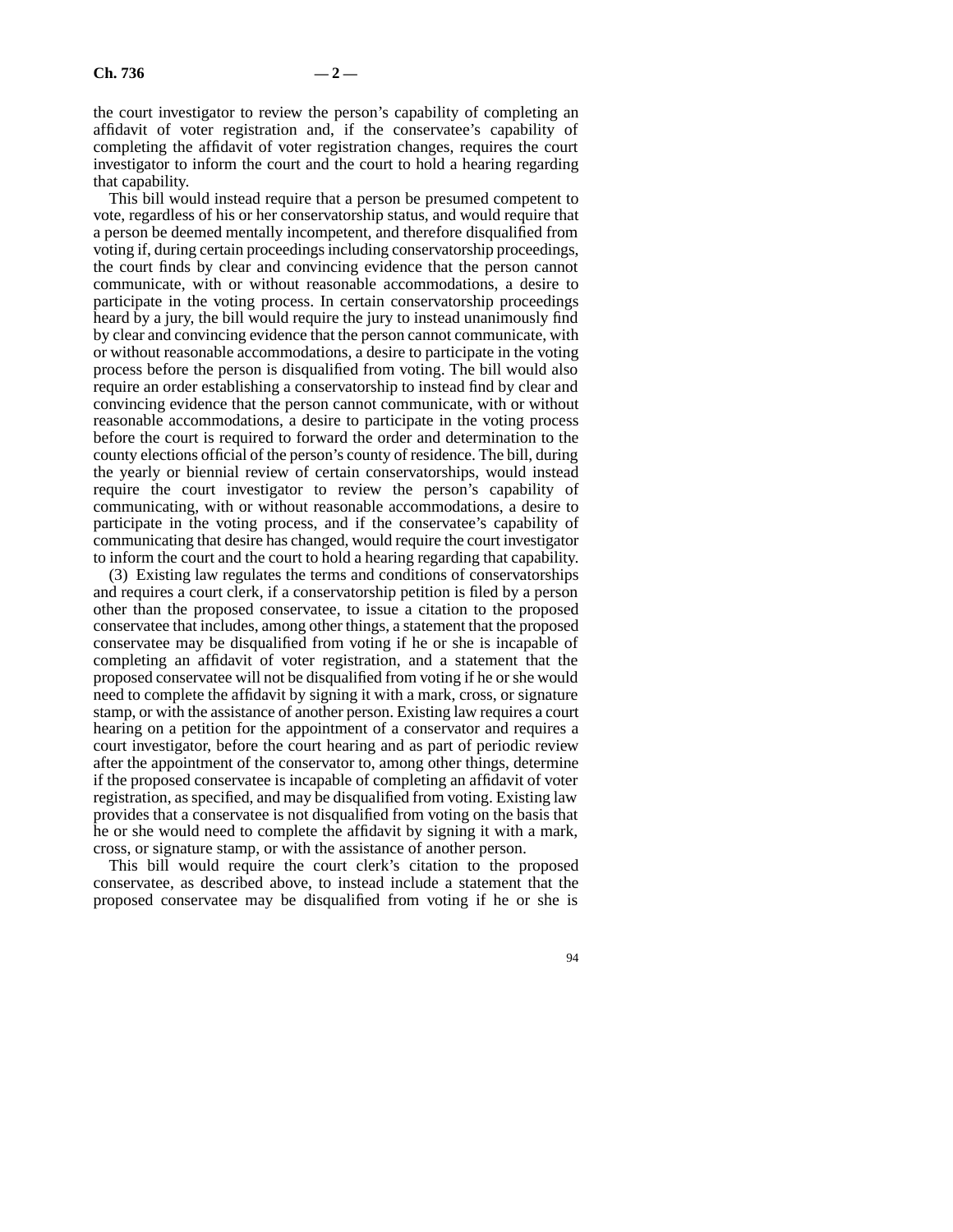incapable of communicating, with or without reasonable accommodations, a desire to participate in the voting process, and a statement that the proposed conservatee will not be disqualified from voting if he or she would also need to complete the affidavit with reasonable accommodations. The bill would require the court investigator, before the court hearing and as part of periodic reviews after the appointment of a conservator to, among other things, instead determine whether the proposed conservatee is incapable of communicating, with or without reasonable accommodations, a desire to participate in the voting process, and may be disqualified from voting. The bill would also provide that a conservatee is not disqualified from voting on the basis that he or she would need to complete the affidavit with reasonable accommodations. By requiring local officials to perform additional duties, the bill would impose a state-mandated local program.

(4) This bill would also make technical, nonsubstantive changes to these provisions.

(5) This bill would incorporate additional changes to Section 2102 of the Elections Code, proposed by AB 1461, that would become operative only if AB 1461 and this bill are both chaptered and become effective on or before January 1, 2016, and this bill is chaptered last. The bill would also incorporate additional changes to Sections 2150, 2208, and 2209 of the Elections Code, proposed by AB 1020, that would become operative only if AB 1020 and this bill are both chaptered and become effective on or before January 1, 2016, and this bill is chaptered last.

(6) The California Constitution requires the state to reimburse local agencies and school districts for certain costs mandated by the state. Statutory provisions establish procedures for making that reimbursement.

This bill would provide that with regard to certain mandates no reimbursement is required by this act for a specified reason.

With regard to any other mandates, this bill would provide that, if the Commission on State Mandates determines that the bill contains costs so mandated by the state, reimbursement for those costs shall be made pursuant to the statutory provisions noted above.

## *The people of the State of California do enact as follows:*

SECTION 1. The Legislature finds and declares that federal disability nondiscrimination laws, including Title II of the federal Americans with Disabilities Act of 1990 (Public Law 101-336), entitle people with disabilities to reasonable accommodations, as needed, to participate in public activities such as voting. The Legislature further finds and declares that by explicitly adding the concept of reasonable accommodation to California laws on voter qualification, this act brings the state into compliance with federal standards.

SEC. 2. Section 2102 of the Elections Code, as amended by Section 5 of Chapter 909 of the Statutes of 2014, is amended to read: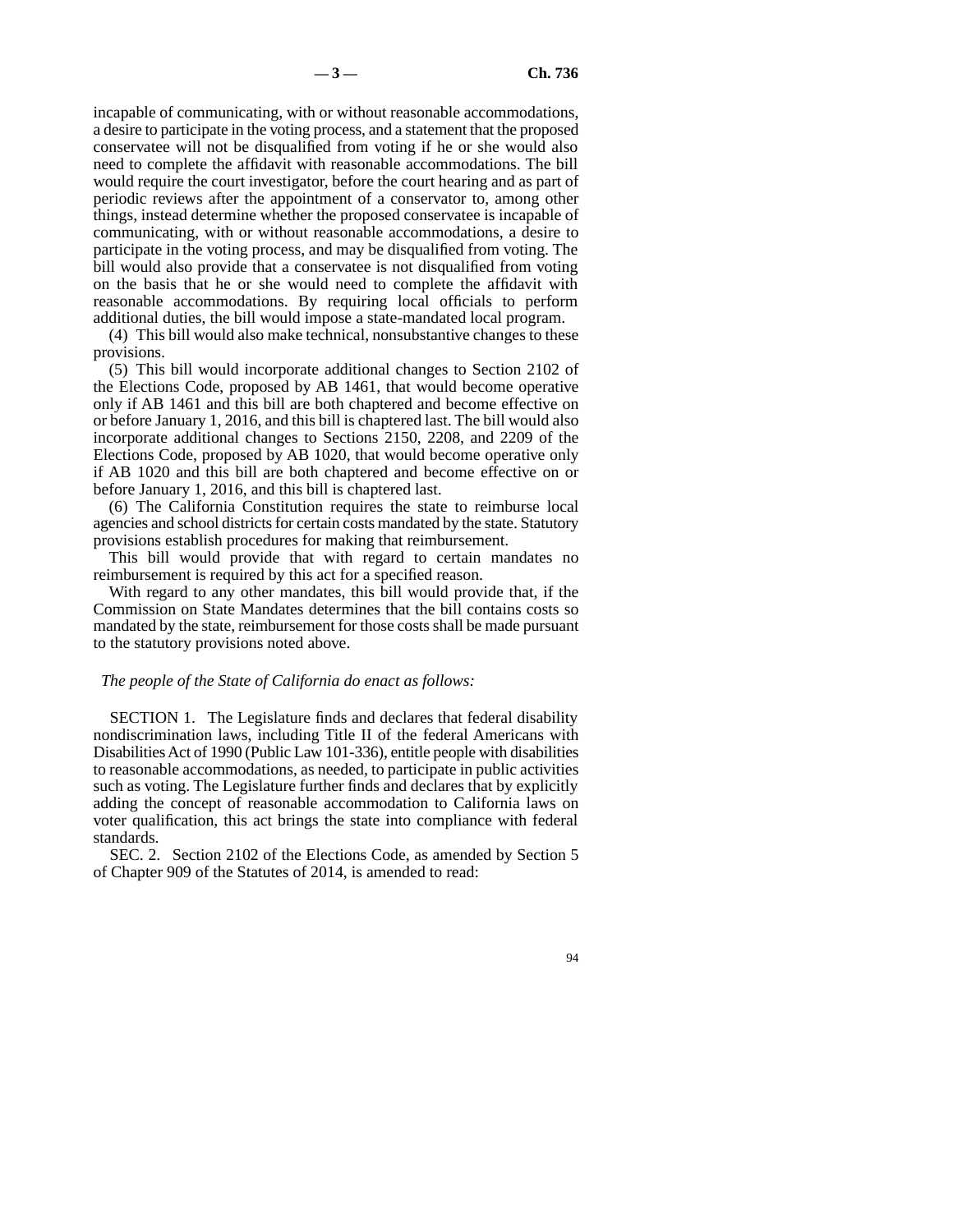2102. (a) A person shall not be registered as a voter except by affidavit of registration. The affidavit of registration shall be mailed or delivered to the county elections official and shall set forth all of the facts required to be shown by this chapter. A properly executed affidavit of registration shall be deemed effective upon receipt of the affidavit by the county elections official if received on or before the 15th day before an election to be held in the registrant's precinct. A properly executed affidavit of registration shall also be deemed effective upon receipt of the affidavit by the county elections official if any of the following apply:

(1) The affidavit is postmarked on or before the 15th day before the election and received by mail by the county elections official.

(2) The affidavit is submitted to the Department of Motor Vehicles or accepted by any other public agency designated as a voter registration agency pursuant to the federal National Voter Registration Act of 1993 (52 U.S.C. Sec. 20501 et seq.) on or before the 15th day before the election.

(3) The affidavit is delivered to the county elections official by means other than those described in paragraphs (1) and (2) on or before the 15th day before the election.

(4) The affidavit is submitted electronically on the Internet Web site of the Secretary of State pursuant to Section 2196 on or before the 15th day before the election.

(b) For purposes of verifying a signature on a recall, initiative, or referendum petition or a signature on a nomination paper or any other election petition or election paper, a properly executed affidavit of registration shall be deemed effective for verification purposes if both of the following conditions are satisfied:

(1) The affidavit is signed on the same date or a date before the signing of the petition or paper.

(2) The affidavit is received by the county elections official on or before the date on which the petition or paper is filed.

(c) Notwithstanding any other law to the contrary, the affidavit of registration required under this chapter shall not be taken under sworn oath, but the content of the affidavit shall be certified as to its truthfulness and correctness, under penalty of perjury, by the signature of the affiant.

(d) An individual with a disability who is otherwise qualified to vote may complete an affidavit of registration with reasonable accommodations as needed.

(e) An individual with a disability who is under a conservatorship may be registered to vote if he or she has not been disqualified from voting.

SEC. 3. Section 2102 of the Elections Code, as amended by Section 6.5 of Chapter 909 of the Statutes of 2014, is amended to read:

2102. (a) A person shall not be registered as a voter except by affidavit of registration. The affidavit of registration shall be mailed or delivered to the county elections official and shall set forth all of the facts required to be shown by this chapter. A properly executed affidavit of registration shall be deemed effective upon receipt of the affidavit by the county elections official if received on or before the 15th day before an election to be held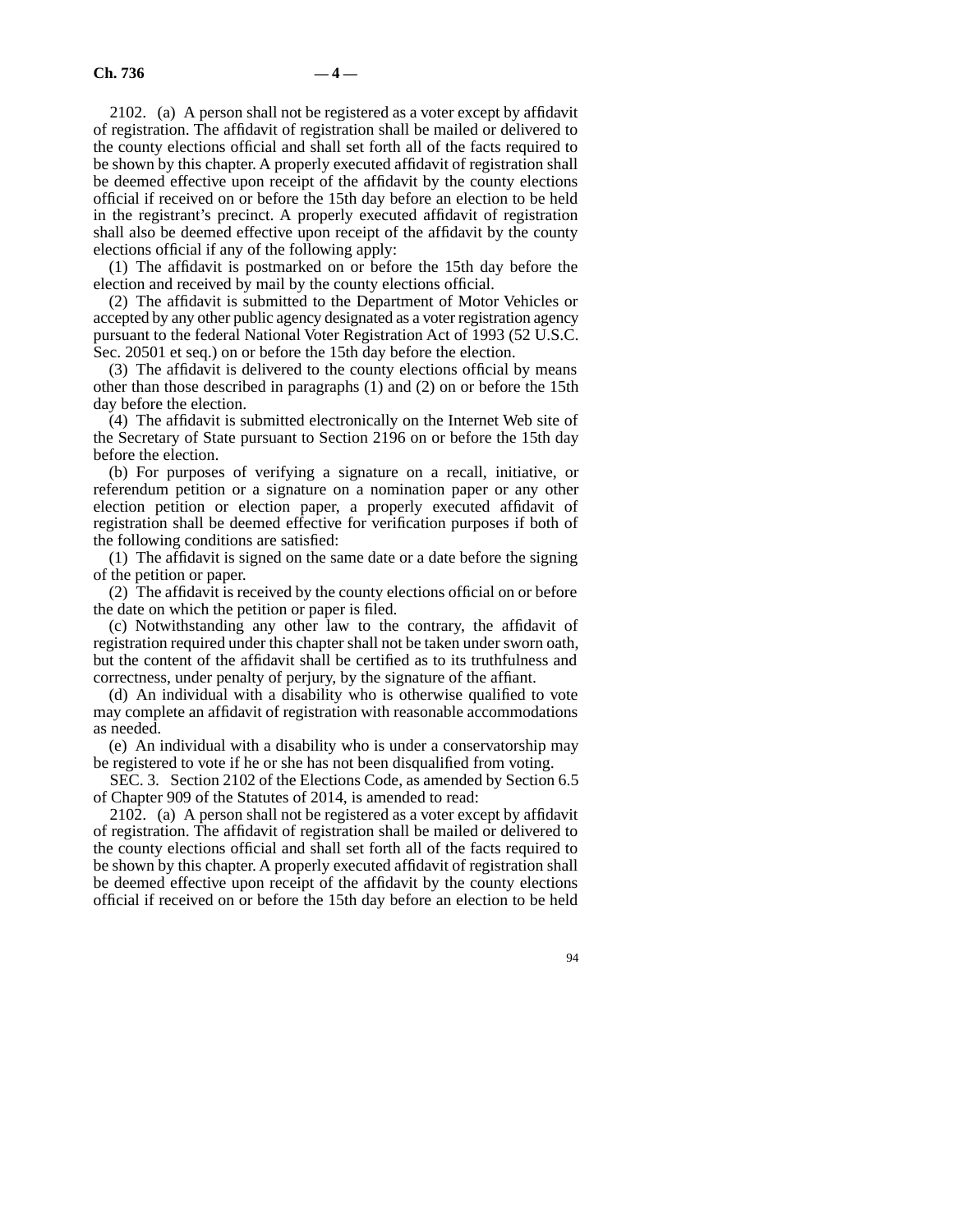in the registrant's precinct. A properly executed affidavit of registration shall also be deemed effective upon receipt of the affidavit by the county elections official if any of the following apply:

(1) The affidavit is postmarked on or before the 15th day before the election and received by mail by the county elections official.

(2) The affidavit is submitted to the Department of Motor Vehicles or accepted by any other public agency designated as a voter registration agency pursuant to the federal National Voter Registration Act of 1993 (52 U.S.C. Sec. 20501 et seq.) on or before the 15th day before the election.

(3) The affidavit is delivered to the county elections official by means other than those described in paragraphs (1) and (2) on or before the 15th day before the election.

(4) The affidavit is submitted electronically on the Internet Web site of the Secretary of State pursuant to Section 2196 on or before the 15th day before the election.

(b) For purposes of verifying a signature on a recall, initiative, or referendum petition or a signature on a nomination paper or any other election petition or election paper, a properly executed affidavit of registration shall be deemed effective for verification purposes if both of the following conditions are satisfied:

(1) The affidavit is signed on the same date or a date before the signing of the petition or paper.

(2) The affidavit is received by the county elections official on or before the date on which the petition or paper is filed.

(c) Notwithstanding any other law to the contrary, the affidavit of registration required under this chapter shall not be taken under sworn oath, but the content of the affidavit shall be certified as to its truthfulness and correctness, under penalty of perjury, by the signature of the affiant.

(d) A person who is at least 16 years of age and otherwise meets all eligibility requirements to vote may submit his or her affidavit of registration as prescribed by this section. A properly executed affidavit of registration made pursuant to this subdivision shall be deemed effective as of the date the affiant will be 18 years of age, if the information in the affidavit of registration is still current at that time. If the information provided by the affiant in the affidavit of registration is not current at the time that the affidavit of registration would otherwise become effective, for his or her registration to become effective, the affiant shall provide the current information to the proper county elections official as prescribed by this chapter.

(e) An individual with a disability who is otherwise qualified to vote may complete an affidavit of registration with reasonable accommodations as needed.

(f) An individual with a disability who is under a conservatorship may be registered to vote if he or she has not been disqualified from voting.

SEC. 3.5. Section 2102 of the Elections Code, as amended by Section 6.5 of Chapter 909 of the Statutes of 2014, is amended to read: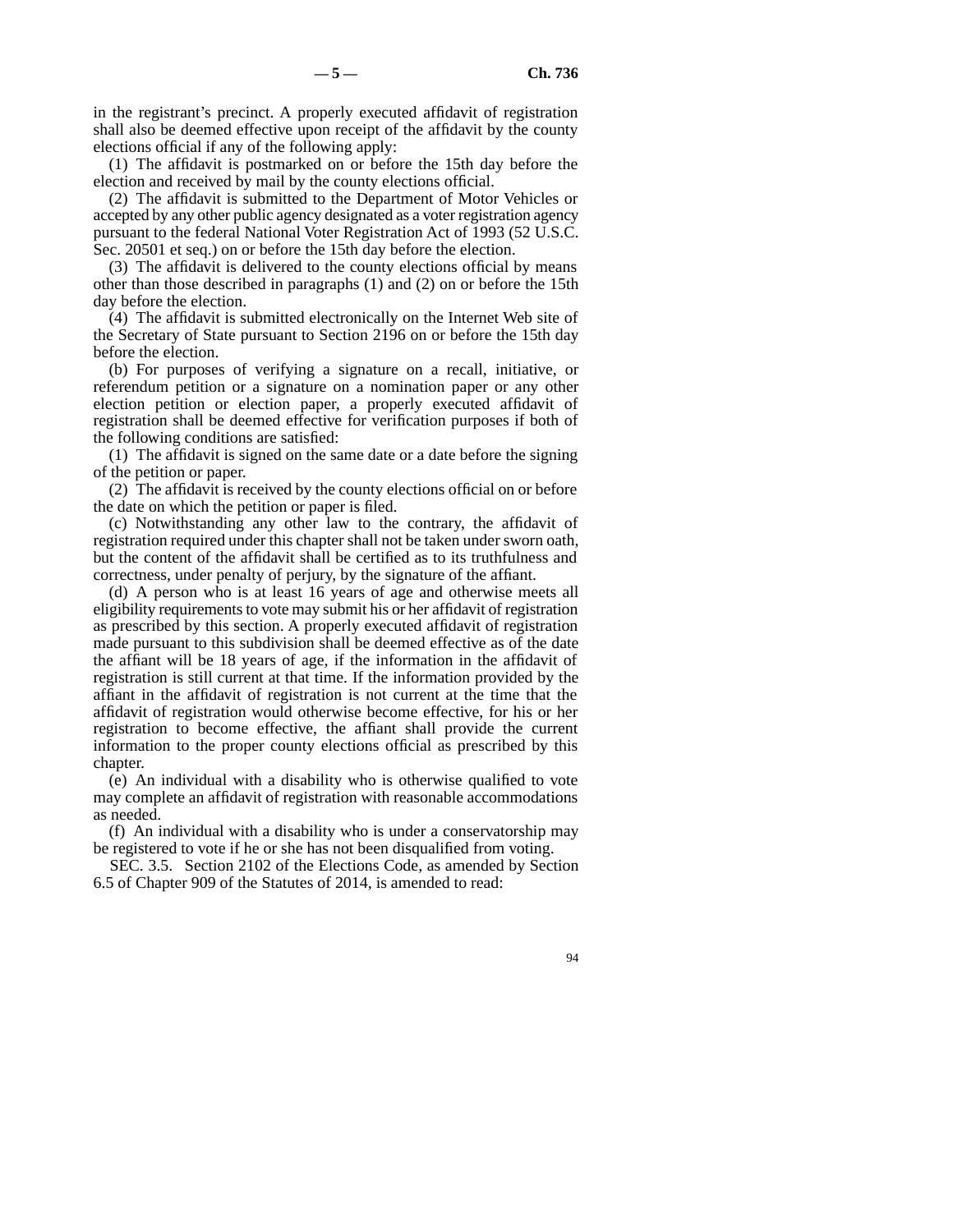2102. (a) Except as provided in Chapter 4.5, a person shall not be registered as a voter except by affidavit of registration. The affidavit of registration shall be mailed or delivered to the county elections official and shall set forth all of the facts required to be shown by this chapter. A properly executed affidavit of registration shall be deemed effective upon receipt of the affidavit by the county elections official if received on or before the 15th day before an election to be held in the registrant's precinct. A properly executed affidavit of registration shall also be deemed effective upon receipt of the affidavit by the county elections official if any of the following apply:

(1) The affidavit is postmarked on or before the 15th day before the election and received by mail by the county elections official.

(2) The affidavit is submitted to the Department of Motor Vehicles or accepted by any other public agency designated as a voter registration agency pursuant to the federal National Voter Registration Act of 1993 (52 U.S.C. Sec. 20501 et seq.) on or before the 15th day before the election.

(3) The affidavit is delivered to the county elections official by means other than those described in paragraphs (1) and (2) on or before the 15th day before the election.

(4) The affidavit is submitted electronically on the Internet Web site of the Secretary of State pursuant to Section 2196 on or before the 15th day before the election.

(b) For purposes of verifying a signature on a recall, initiative, or referendum petition or a signature on a nomination paper or any other election petition or election paper, a properly executed affidavit of registration shall be deemed effective for verification purposes if both of the following conditions are satisfied:

(1) The affidavit is signed on the same date or a date before the signing of the petition or paper.

(2) The affidavit is received by the county elections official on or before the date on which the petition or paper is filed.

(c) Notwithstanding any other law to the contrary, the affidavit of registration required under this chapter shall not be taken under sworn oath, but the content of the affidavit shall be certified as to its truthfulness and correctness, under penalty of perjury, by the signature of the affiant.

(d) A person who is at least 16 years of age and otherwise meets all eligibility requirements to vote may submit his or her affidavit of registration as prescribed by this section. A properly executed affidavit of registration made pursuant to this subdivision shall be deemed effective as of the date the affiant will be 18 years of age, if the information in the affidavit of registration is still current at that time. If the information provided by the affiant in the affidavit of registration is not current at the time that the affidavit of registration would otherwise become effective, for his or her registration to become effective, the affiant shall provide the current information to the proper county elections official as prescribed by this chapter.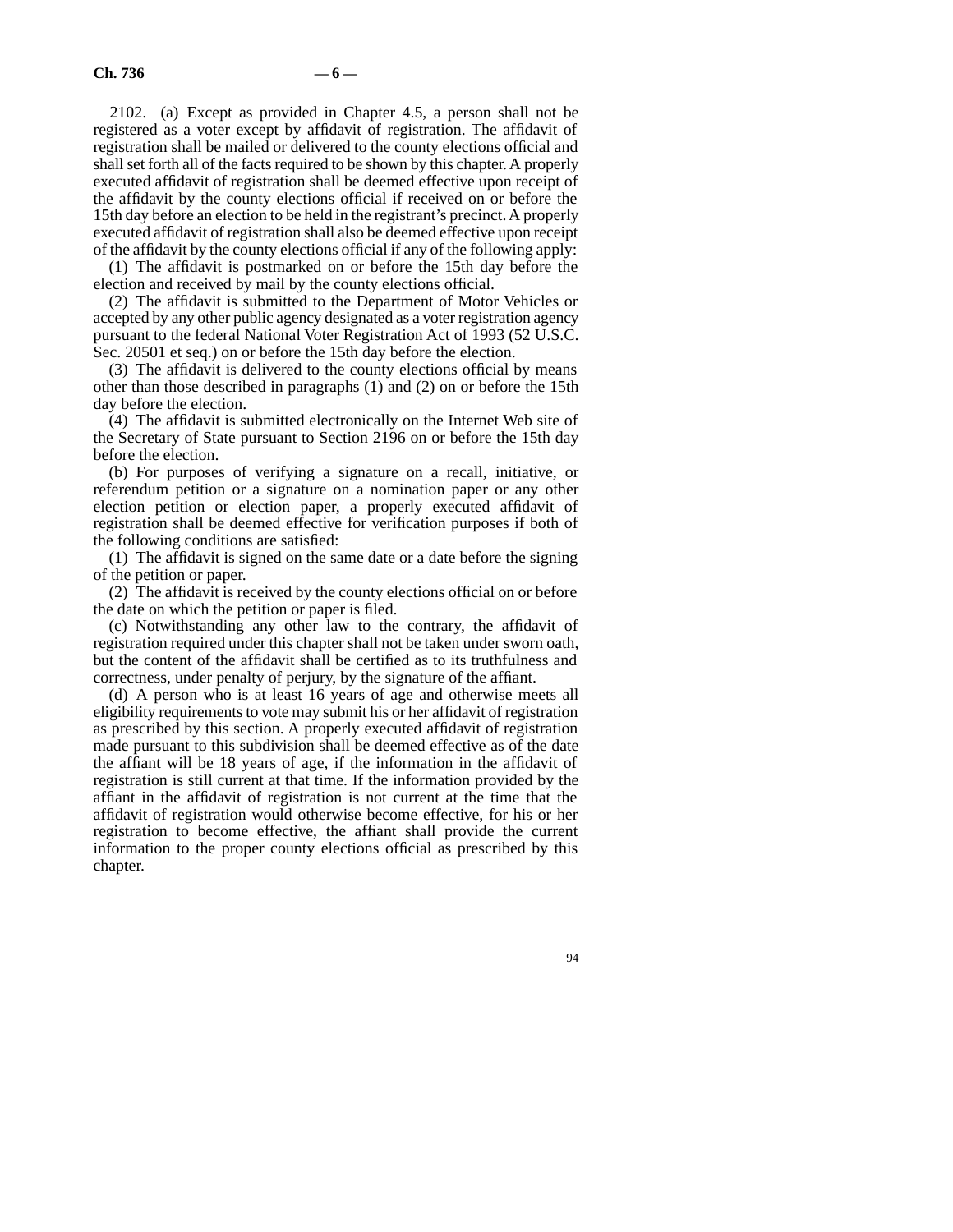(e) An individual with a disability who is otherwise qualified to vote may complete an affidavit of registration with reasonable accommodations as needed.

(f) An individual with a disability who is under a conservatorship may be registered to vote if he or she has not been disqualified from voting.

SEC. 4. Section 2150 of the Elections Code, as amended by Section 8 of Chapter 1 of the Statutes of 2009, is amended to read:

2150. (a) The affidavit of registration shall show:

(1) The facts necessary to establish the affiant as an elector.

(2) The affiant's name at length, including his or her given name, and a middle name or initial, or if the initial of the given name is customarily used, then the initial and middle name. The affiant's given name may be preceded, at the affiant's option, by the designation of Miss, Ms., Mrs., or Mr. A person shall not be denied the right to register because of his or her failure to mark a prefix to the given name and shall be so advised on the voter registration card. This subdivision shall not be construed as requiring the printing of prefixes on an affidavit of registration.

(3) The affiant's place of residence, residence telephone number, if furnished, and email address, if furnished. A person shall not be denied the right to register because of his or her failure to furnish a telephone number or email address, and shall be so advised on the voter registration card.

(4) The affiant's mailing address, if different from the place of residence.

(5) The affiant's date of birth to establish that he or she will be at least 18 years of age on or before the date of the next election.

(6) The state or country of the affiant's birth.

(7) (A) In the case of an affiant who has been issued a current and valid driver's license, the affiant's driver's license number.

(B) In the case of any other affiant, other than an affiant to whom subparagraph (C) applies, the last four digits of the affiant's social security number.

(C) If a voter registration affiant has not been issued a current and valid driver's license or a social security number, the state shall assign the affiant a number that will serve to identify the affiant for voter registration purposes. If the state has a computerized list in effect under this paragraph and the list assigns unique identifying numbers to registrants, the number assigned under this subparagraph shall be the unique identifying number assigned under the list.

(8) The affiant's political party preference.

(9) That the affiant is currently not imprisoned or on parole for the conviction of a felony.

(10) A prior registration portion indicating if the affiant has been registered at another address, under another name, or as preferring another party. If the affiant has been so registered, he or she shall give an additional statement giving that address, name, or party.

(b) The affiant shall certify the content of the affidavit of registration as to its truthfulness and correctness, under penalty of perjury, with the signature of his or her name and the date of signing. If the affiant is unable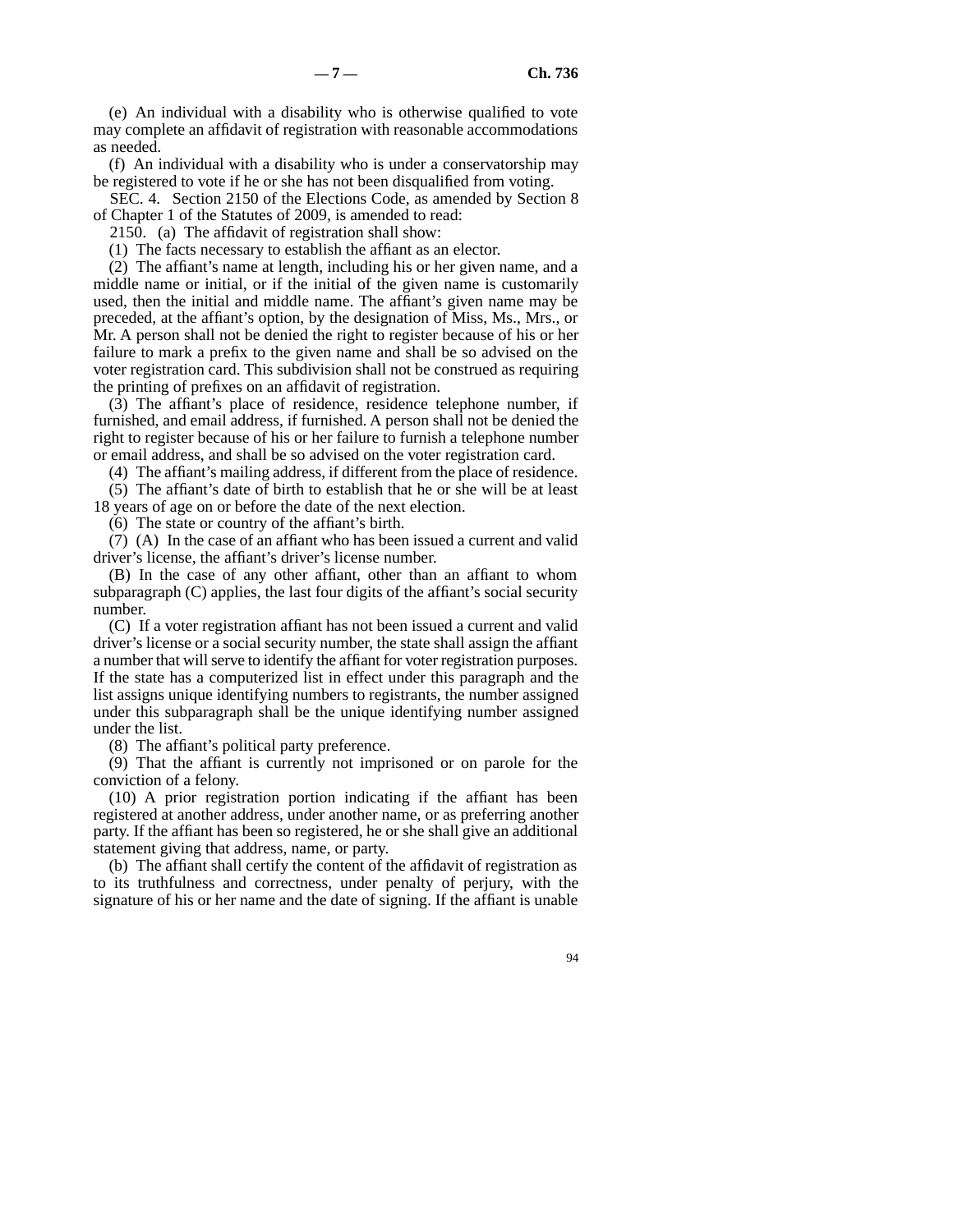to write he or she shall sign with a mark or cross. An affiant who is an individual with a disability may complete the affidavit with reasonable accommodations as needed.

(c) The affidavit of registration shall also contain a space that would enable the affiant to state his or her ethnicity or race, or both. An affiant may not be denied the ability to register because he or she declines to state his or her ethnicity or race.

(d) If a person, including a deputy registrar, assists the affiant in completing the affidavit of registration, that person shall sign and date the affidavit below the signature of the affiant.

(e) The affidavit of registration shall also contain a space to permit the affiant to apply for permanent vote by mail status.

(f) The Secretary of State may continue to supply existing affidavits of registration to county elections officials before printing new or revised forms that reflect the changes made to this section by Chapter 508 of the Statutes of 2007.

SEC. 4.5. Section 2150 of the Elections Code, as amended by Section 8 of Chapter 1 of the Statutes of 2009, is amended to read:

2150. (a) The affidavit of registration shall show:

(1) The facts necessary to establish the affiant as an elector.

(2) The affiant's name at length, including his or her given name, and a middle name or initial, or if the initial of the given name is customarily used, then the initial and middle name. The affiant's given name may be preceded, at the affiant's option, by the designation of "Miss," "Ms.," "Mrs.," or "Mr." A person shall not be denied the right to register because of his or her failure to mark a prefix to the given name and shall be so advised on the voter registration card. This subdivision shall not be construed as requiring the printing of prefixes on an affidavit of registration.

(3) The affiant's place of residence, residence telephone number, if furnished, and email address, if furnished. A person shall not be denied the right to register because of his or her failure to furnish a telephone number or email address, and shall be so advised on the voter registration card.

(4) The affiant's mailing address, if different from the place of residence.

(5) The affiant's date of birth to establish that he or she will be at least 18 years of age on or before the date of the next election.

(6) The state or country of the affiant's birth.

(7) (A) In the case of an affiant who has been issued a current and valid driver's license, the affiant's driver's license number.

(B) In the case of any other affiant, other than an affiant to whom subparagraph (C) applies, the last four digits of the affiant's social security number.

(C) If a voter registration affiant has not been issued a current and valid driver's license or a social security number, the state shall assign the applicant a number that will serve to identify the affiant for voter registration purposes. If the state has a computerized list in effect under this paragraph and the list assigns unique identifying numbers to registrants, the number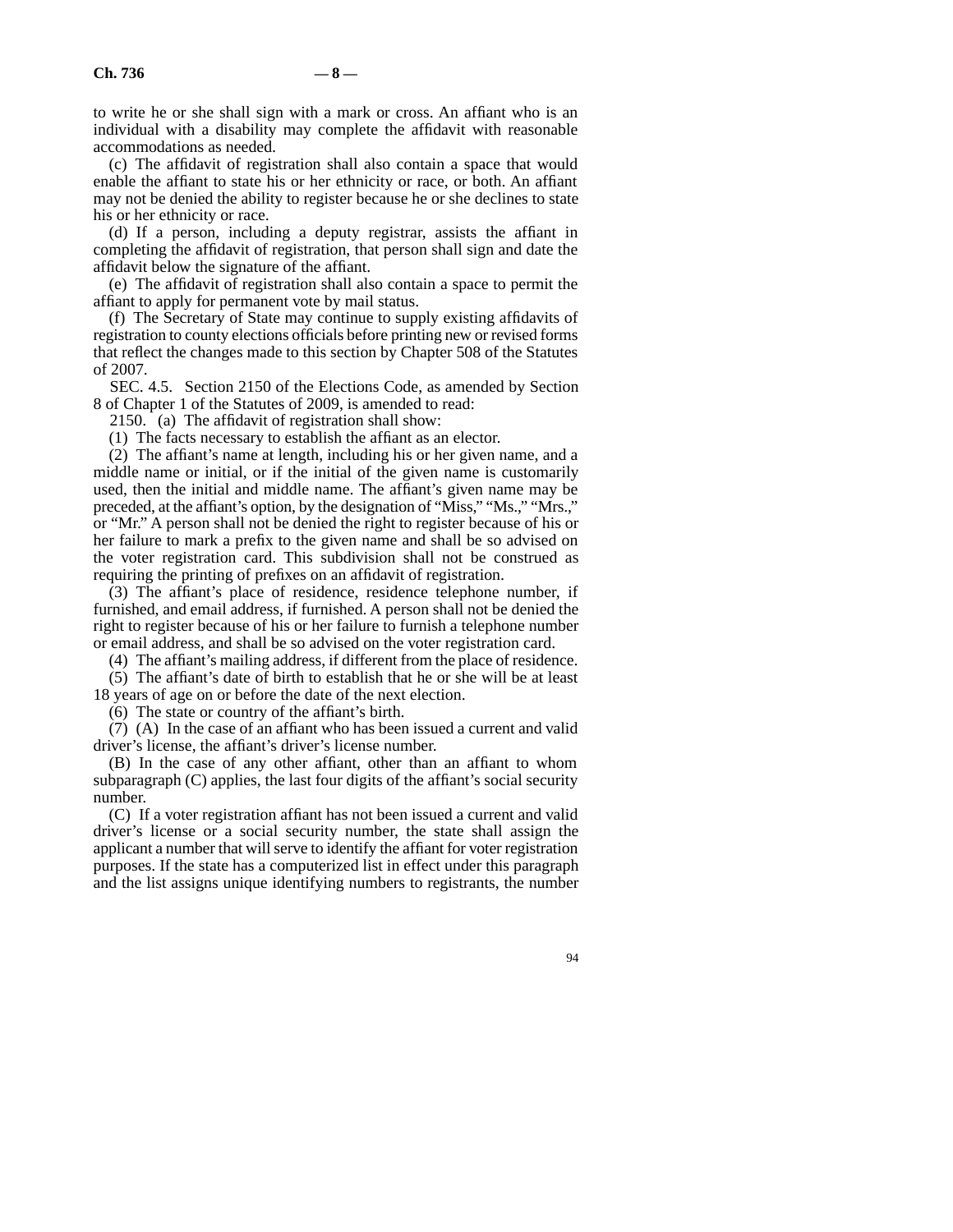assigned under this subparagraph shall be the unique identifying number assigned under the list.

(8) The affiant's political party preference.

(9) That the affiant is currently not imprisoned or on parole for the conviction of a felony.

(10) A prior registration portion indicating if the affiant has been registered at another address, under another name, or as preferring another party. If the affiant has been so registered, he or she shall give an additional statement giving that address, name, or party.

(b) The affiant shall certify the content of the affidavit of registration as to its truthfulness and correctness, under penalty of perjury, with the signature of his or her name and the date of signing. If the affiant is unable to write, he or she shall sign with a mark or cross. An affiant who is an individual with a disability may complete the affidavit with reasonable accommodations as needed.

(c) The affidavit of registration shall also contain a space that would enable the affiant to state his or her ethnicity or race, or both. An affiant may not be denied the ability to register because he or she declines to state his or her ethnicity or race.

(d) If a person assists the affiant in completing the affidavit of registration, that person shall sign and date the affidavit below the signature of the affiant.

(e) The affidavit of registration shall also contain a space to permit the affiant to apply for permanent vote by mail status.

(f) The Secretary of State may continue to supply existing affidavits of registration to county elections officials before printing new or revised forms that reflect the changes made to this section by Chapter 508 of the Statutes of 2007.

SEC. 5. Section 2150 of the Elections Code, as amended by Section 3 of Chapter 619 of the Statutes of 2014, is amended to read:

2150. (a) The affidavit of registration shall show:

(1) The facts necessary to establish the affiant as an elector.

(2) The affiant's name at length, including his or her given name, and a middle name or initial, or if the initial of the given name is customarily used, then the initial and middle name. The affiant's given name may be preceded, at the affiant's option, by the designation of Miss, Ms., Mrs., or Mr. A person shall not be denied the right to register because of his or her failure to mark a prefix to the given name and shall be so advised on the voter registration card. This subdivision shall not be construed as requiring the printing of prefixes on an affidavit of registration.

(3) The affiant's place of residence, residence telephone number, if furnished, and email address, if furnished. A person shall not be denied the right to register because of his or her failure to furnish a telephone number or email address, and shall be so advised on the voter registration card.

(4) The affiant's mailing address, if different from the place of residence.

(5) The affiant's date of birth to establish that he or she will be at least 18 years of age on or before the date of the next election. In the case of an affidavit of registration submitted pursuant to subdivision (d) of Section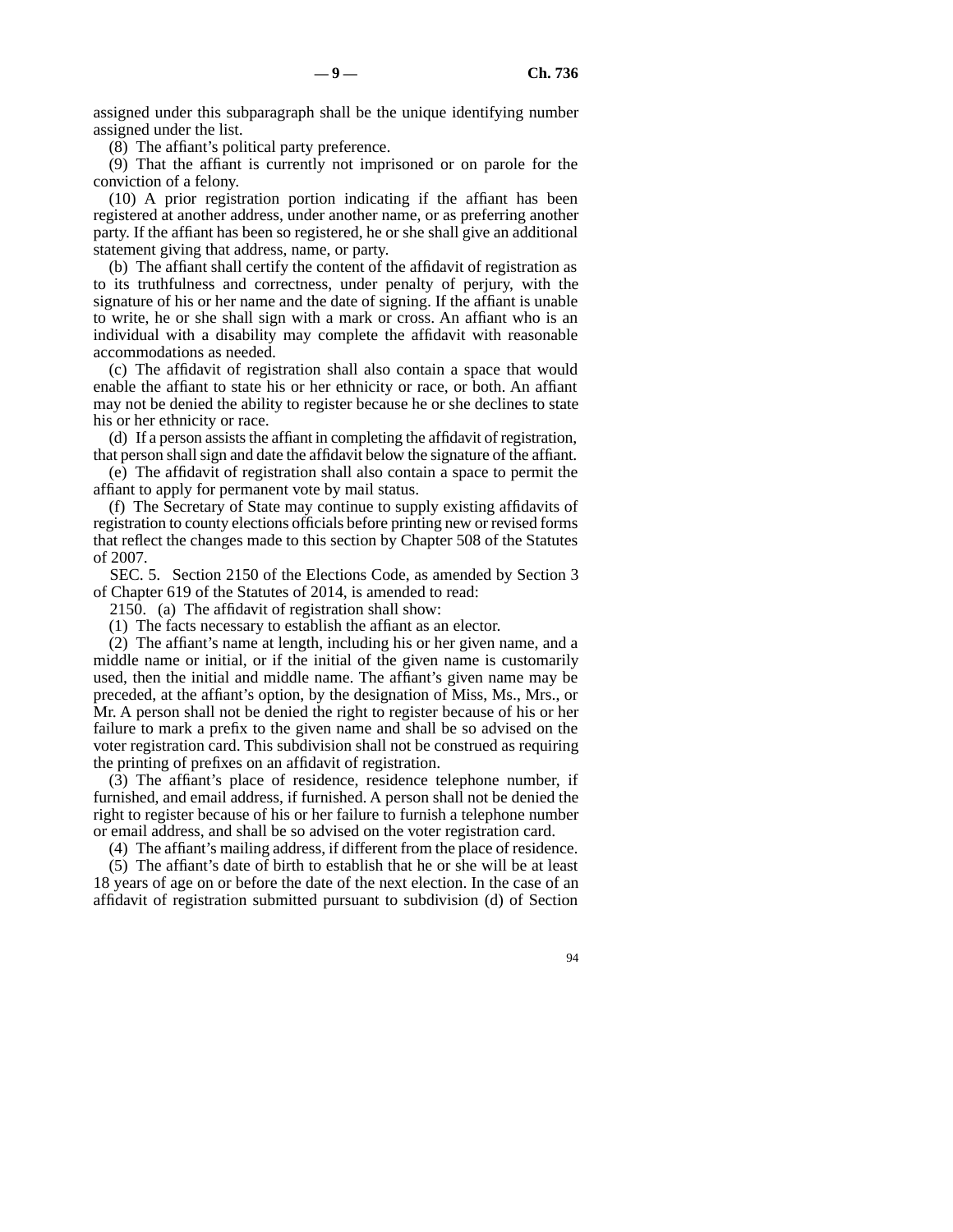2102, the affiant's date of birth to establish that he or she is at least 16 years of age.

(6) The state or country of the affiant's birth.

(7) (A) In the case of an affiant who has been issued a current and valid driver's license, the affiant's driver's license number.

(B) In the case of any other affiant, other than an affiant to whom subparagraph (C) applies, the last four digits of the affiant's social security number.

(C) If a voter registration affiant has not been issued a current and valid driver's license or a social security number, the state shall assign the affiant a number that will serve to identify the affiant for voter registration purposes. If the state has a computerized list in effect under this paragraph and the list assigns unique identifying numbers to registrants, the number assigned under this subparagraph shall be the unique identifying number assigned under the list.

(8) The affiant's political party preference.

(9) That the affiant is currently not imprisoned or on parole for the conviction of a felony.

(10) A prior registration portion indicating whether the affiant has been registered at another address, under another name, or as preferring another party. If the affiant has been so registered, he or she shall give an additional statement giving that address, name, or party.

(b) The affiant shall certify the content of the affidavit of registration as to its truthfulness and correctness, under penalty of perjury, with the signature of his or her name and the date of signing. If the affiant is unable to write he or she shall sign with a mark or cross. An affiant who is an individual with a disability may complete the affidavit with reasonable accommodations as needed.

(c) The affidavit of registration shall also contain a space that would enable the affiant to state his or her ethnicity or race, or both. An affiant shall not be denied the ability to register because he or she declines to state his or her ethnicity or race.

(d) If a person, including a deputy registrar, assists the affiant in completing the affidavit of registration, that person shall sign and date the affidavit below the signature of the affiant.

(e) The affidavit of registration shall also contain a space to permit the affiant to apply for permanent vote by mail status.

(f) The Secretary of State may continue to supply existing affidavits of registration to county elections officials before printing new or revised forms that reflect the changes made to this section by Chapter 508 of the Statutes of 2007.

SEC. 5.5. Section 2150 of the Elections Code, as amended by Section 3 of Chapter 619 of the Statutes of 2014, is amended to read:

2150. (a) The affidavit of registration shall show:

(1) The facts necessary to establish the affiant as an elector.

(2) The affiant's name at length, including his or her given name, and a middle name or initial, or if the initial of the given name is customarily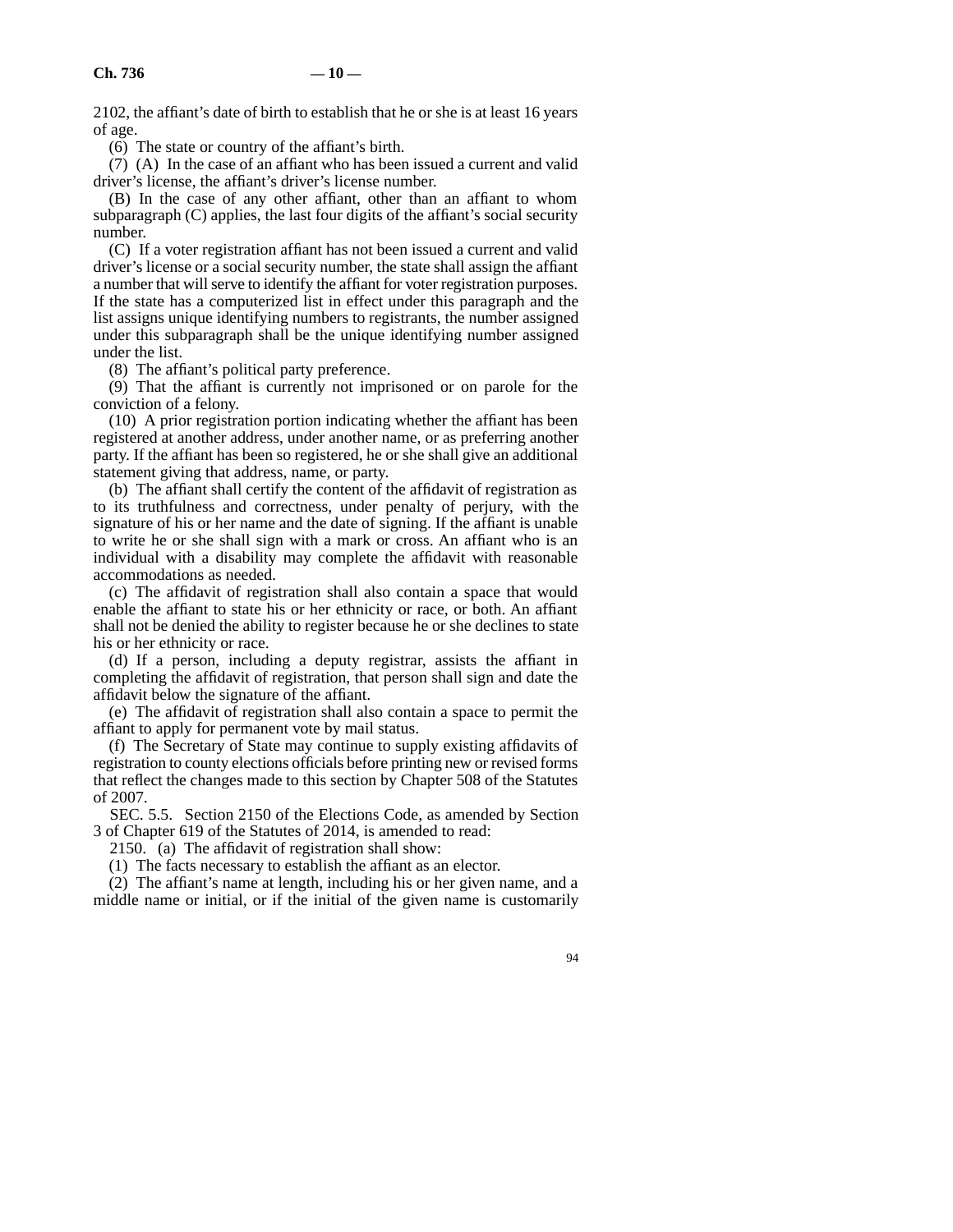used, then the initial and middle name. The affiant's given name may be preceded, at the affiant's option, by the designation of "Miss," "Ms.," "Mrs.," or "Mr." A person shall not be denied the right to register because of his or her failure to mark a prefix to the given name and shall be so advised on the voter registration card. This subdivision shall not be construed as requiring the printing of prefixes on an affidavit of registration.

(3) The affiant's place of residence, residence telephone number, if furnished, and email address, if furnished. A person shall not be denied the right to register because of his or her failure to furnish a telephone number or email address, and shall be so advised on the voter registration card.

(4) The affiant's mailing address, if different from the place of residence.

(5) The affiant's date of birth to establish that he or she will be at least 18 years of age on or before the date of the next election. In the case of an affidavit of registration submitted pursuant to subdivision (d) of Section 2102, the affiant's date of birth to establish that he or she is at least 16 years of age.

(6) The state or country of the affiant's birth.

(7) (A) In the case of an affiant who has been issued a current and valid driver's license, the affiant's driver's license number.

(B) In the case of any other affiant, other than an affiant to whom subparagraph (C) applies, the last four digits of the affiant's social security number.

(C) If a voter registration affiant has not been issued a current and valid driver's license or a social security number, the state shall assign the affiant a number that will serve to identify the affiant for voter registration purposes. If the state has a computerized list in effect under this paragraph and the list assigns unique identifying numbers to registrants, the number assigned under this subparagraph shall be the unique identifying number assigned under the list.

(8) The affiant's political party preference.

(9) That the affiant is currently not imprisoned or on parole for the conviction of a felony.

(10) A prior registration portion indicating whether the affiant has been registered at another address, under another name, or as preferring another party. If the affiant has been so registered, he or she shall give an additional statement giving that address, name, or party.

(b) The affiant shall certify the content of the affidavit of registration as to its truthfulness and correctness, under penalty of perjury, with the signature of his or her name and the date of signing. If the affiant is unable to write, he or she shall sign with a mark or cross. An affiant who is an individual with a disability may complete the affidavit with reasonable accommodations as needed.

(c) The affidavit of registration shall also contain a space that would enable the affiant to state his or her ethnicity or race, or both. An affiant shall not be denied the ability to register because he or she declines to state his or her ethnicity or race.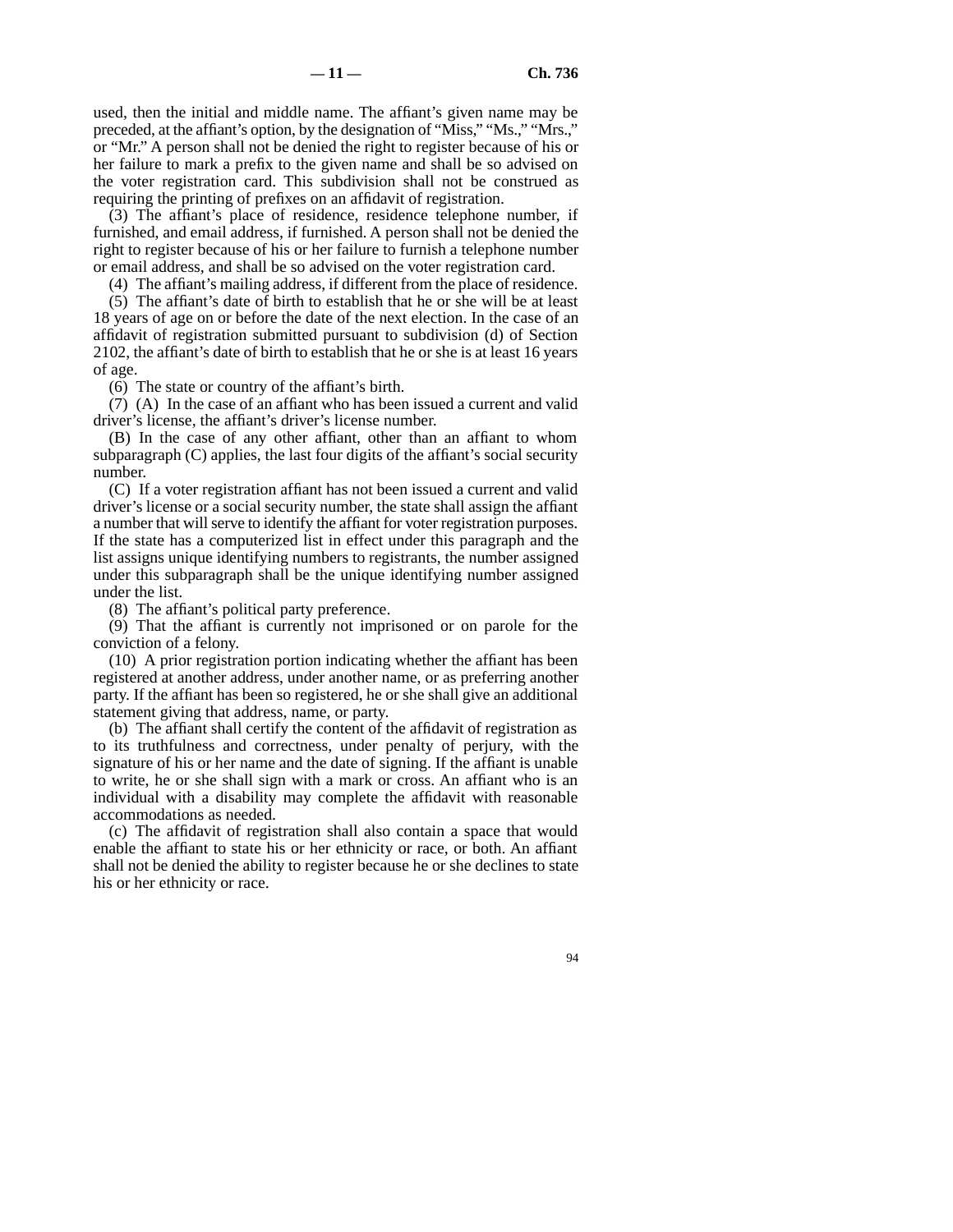(d) If a person assists the affiant in completing the affidavit of registration, that person shall sign and date the affidavit below the signature of the affiant.

(e) The affidavit of registration shall also contain a space to permit the affiant to apply for permanent vote by mail status.

(f) The Secretary of State may continue to supply existing affidavits of registration to county elections officials before printing new or revised forms that reflect the changes made to this section by Chapter 508 of the Statutes of 2007.

SEC. 6. Section 2208 of the Elections Code is amended to read:

2208. (a) A person is presumed competent to vote regardless of his or her conservatorship status. A person shall be deemed mentally incompetent, and therefore disqualified from voting, if, during the course of any of the proceedings set forth below, the court finds by clear and convincing evidence that the person cannot communicate, with or without reasonable accommodations, a desire to participate in the voting process, and any of the following apply:

(1) A conservator for the person or the person and estate is appointed pursuant to Division 4 (commencing with Section 1400) of the Probate Code.

(2) A conservator for the person or the person and estate is appointed pursuant to Chapter 3 (commencing with Section 5350) of Part 1 of Division 5 of the Welfare and Institutions Code.

(3) A conservator is appointed for the person pursuant to proceedings initiated under Section 5352.5 of the Welfare and Institutions Code, the person has been found not competent to stand trial, and the person's trial or judgment has been suspended pursuant to Section 1370 of the Penal Code.

(4) A person has pleaded not guilty by reason of insanity, has been found to be not guilty pursuant to Section 1026 of the Penal Code, and is deemed to be gravely disabled at the time of judgment as defined in paragraph (2) of subdivision (h) of Section 5008 of the Welfare and Institutions Code.

(b) If the proceeding under the Welfare and Institutions Code is heard by a jury, the jury shall unanimously find by clear and convincing evidence that the person cannot communicate, with or without reasonable accommodations, a desire to participate in the voting process before the person shall be disqualified from voting.

(c) If an order establishing a conservatorship is made and in connection with the order it is found by clear and convincing evidence that the person cannot communicate, with or without reasonable accommodations, a desire to participate in the voting process, the court shall forward the order and determination to the county elections official of the person's county of residence.

(d) A person shall not be disqualified from voting pursuant to this section on the basis that he or she does, or would need to do, any of the following to complete an affidavit of voter registration:

(1) Signs the affidavit of voter registration with a mark or a cross pursuant to subdivision (b) of Section 2150.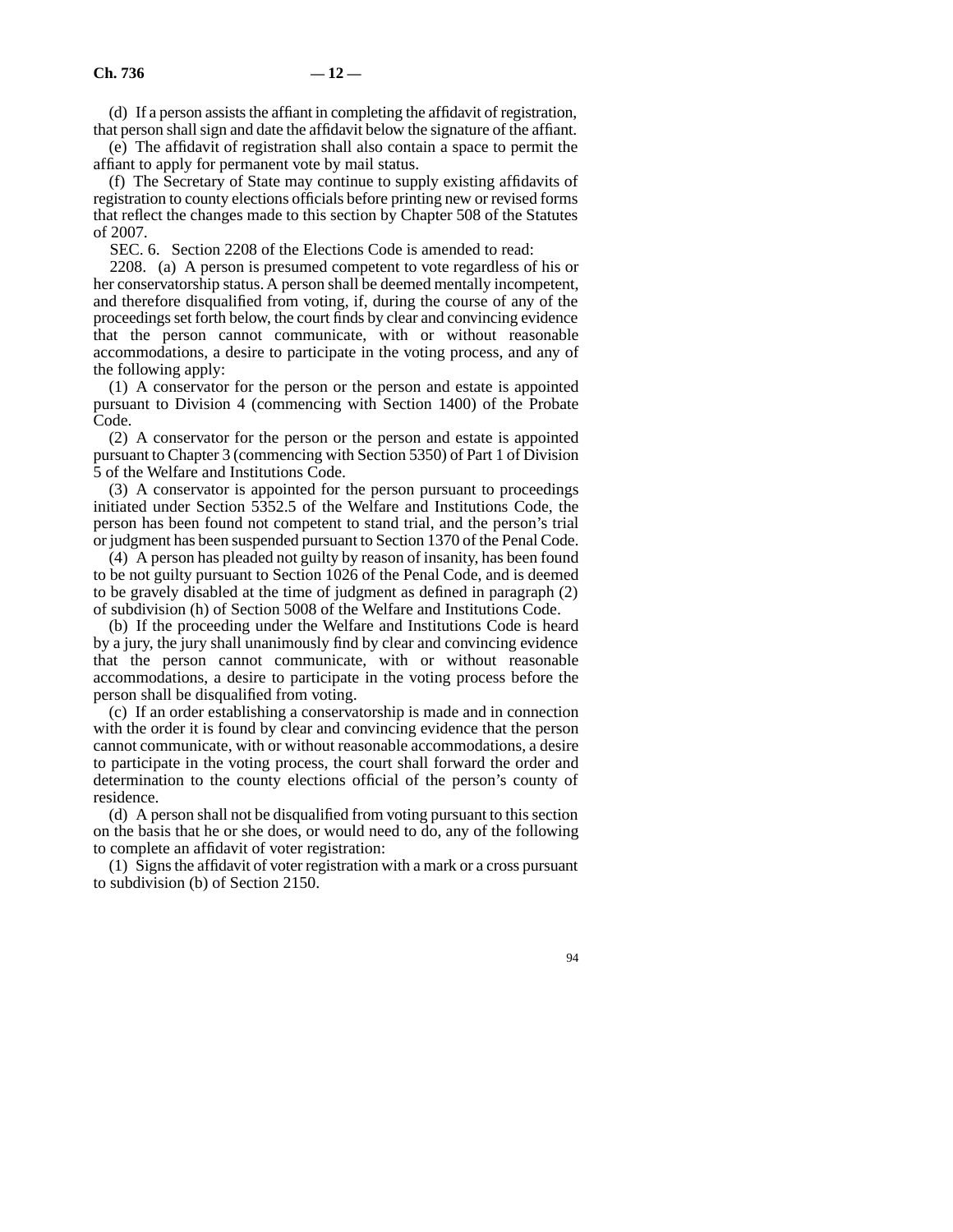(2) Signs the affidavit of voter registration by means of a signature stamp pursuant to Section 354.5.

(3) Completes the affidavit of voter registration with the assistance of another person pursuant to subdivision (d) of Section 2150.

(4) Completes the affidavit of voter registration with reasonable accommodations.

SEC. 6.5. Section 2208 of the Elections Code is amended to read:

2208. (a) A person is presumed competent to vote regardless of his or her conservatorship status. A person shall be deemed mentally incompetent, and therefore disqualified from voting, if, during the course of any of the proceedings set forth below, the court finds by clear and convincing evidence that the person cannot communicate, with or without reasonable accommodations, a desire to participate in the voting process, and any of the following apply:

(1) A conservator for the person or the person and estate is appointed pursuant to Division 4 (commencing with Section 1400) of the Probate Code.

(2) A conservator for the person or the person and estate is appointed pursuant to Chapter 3 (commencing with Section 5350) of Part 1 of Division 5 of the Welfare and Institutions Code.

(3) A conservator is appointed for the person pursuant to proceedings initiated under Section 5352.5 of the Welfare and Institutions Code, the person has been found not competent to stand trial, and the person's trial or judgment has been suspended pursuant to Section 1370 of the Penal Code.

(4) A person has pleaded not guilty by reason of insanity, has been found to be not guilty pursuant to Section 1026 of the Penal Code, and is deemed to be gravely disabled at the time of judgment as defined in paragraph (2) of subdivision (h) of Section 5008 of the Welfare and Institutions Code.

(b) If the proceeding under the Welfare and Institutions Code is heard by a jury, the jury shall unanimously find by clear and convincing evidence that the person cannot communicate, with or without reasonable accommodations, a desire to participate in the voting process before the person shall be disqualified from voting.

(c) If an order establishing a conservatorship is made and in connection with the order it is found by clear and convincing evidence that the person cannot communicate, with or without reasonable accommodations, a desire to participate in the voting process, the court shall forward the order and determination to the Secretary of State and the county elections official of the person's county of residence in the format prescribed by the Secretary of State.

(d) A person shall not be disqualified from voting pursuant to this section on the basis that he or she does, or would need to do, any of the following to complete an affidavit of voter registration:

(1) Signs the affidavit of voter registration with a mark or a cross pursuant to subdivision (b) of Section 2150.

(2) Signs the affidavit of voter registration by means of a signature stamp pursuant to Section 354.5.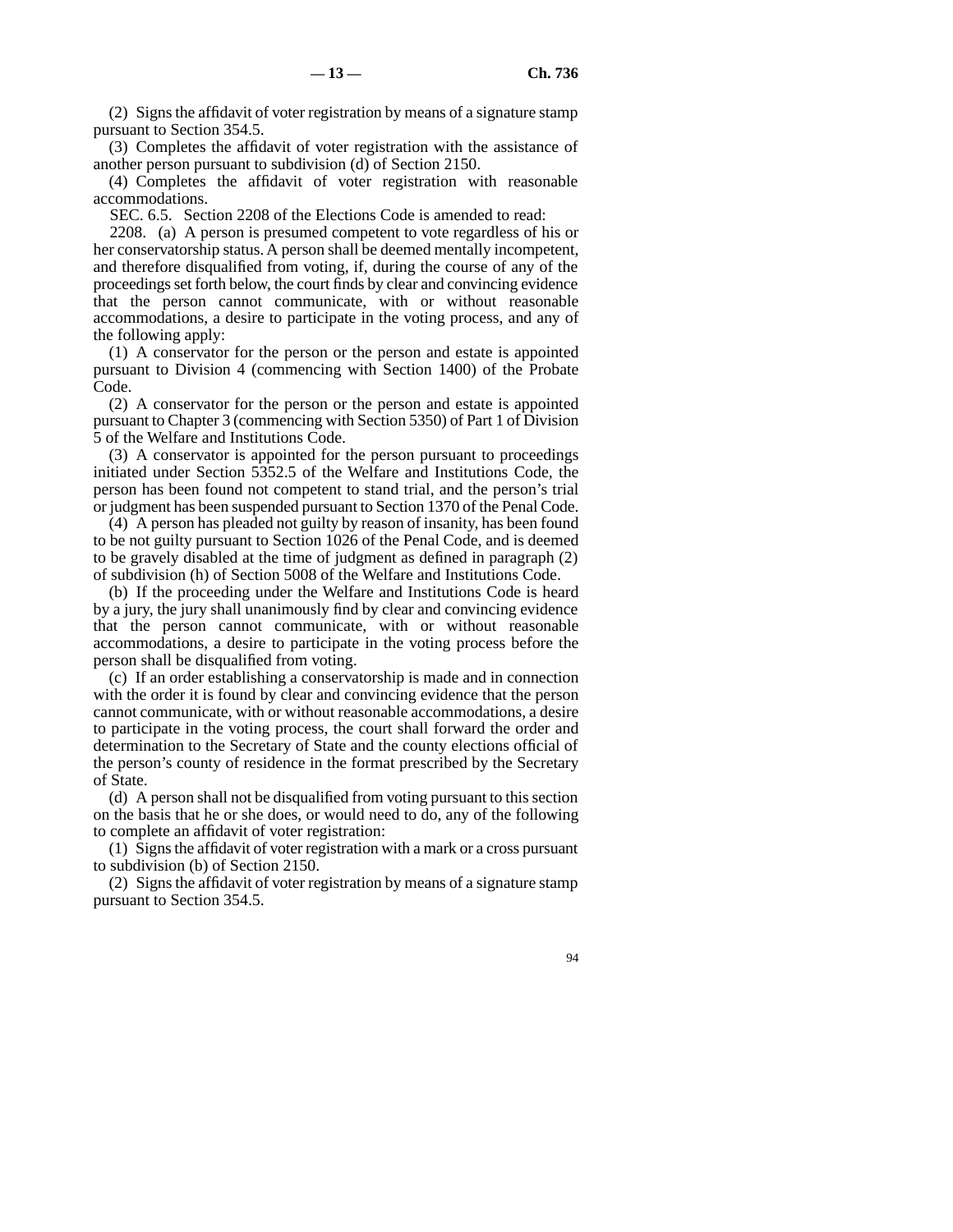(3) Completes the affidavit of voter registration with the assistance of another person pursuant to subdivision (d) of Section 2150.

(4) Completes the affidavit of voter registration with reasonable accommodations.

SEC. 7. Section 2209 of the Elections Code is amended to read:

2209. (a) For conservatorships established pursuant to Division 4 (commencing with Section 1400) of the Probate Code, the court investigator shall, during the yearly or biennial review of the conservatorship as required by Chapter 2 (commencing with Section 1850) of Part 3 of Division 4 of the Probate Code, review the person's capability of communicating, with or without reasonable accommodations, a desire to participate in the voting process.

(b) If the person had been disqualified from voting by reason of being incapable of communicating, with or without reasonable accommodations, a desire to participate in the voting process, or by reason of being incapable of completing an affidavit of voter registration, the court investigator shall determine if the person continues to be incapable of communicating, with or without reasonable accommodations, a desire to participate in the voting process, and the investigator shall so inform the court. If the investigator determines that the person continues to be incapable of communicating, with or without reasonable accommodations, a desire to participate in the voting process, a court hearing on the issue is unnecessary. If the investigator finds that the person is not incapable of communicating, with or without reasonable accommodations, a desire to participate in the voting process, the court shall hold a hearing to determine if, by clear and convincing evidence, the person cannot communicate, with or without reasonable accommodations, a desire to participate in the voting process. Unless the person is found incapable of communicating that desire, the person's right to register to vote shall be restored, and the court shall so notify the county elections official.

(c) If the person has not been found incapable of communicating, with or without reasonable accommodations, a desire to participate in the voting process, and the court investigator determines that the person is no longer capable of communicating that desire, the investigator shall so notify the court. The court shall hold a hearing to determine if, by clear and convincing evidence, the person cannot communicate, with or without reasonable accommodations, a desire to participate in the voting process. If the court determines that the person cannot communicate that desire, the court shall order the person to be disqualified from voting pursuant to Section 2208, and the court shall so notify the county elections official.

SEC. 7.5. Section 2209 of the Elections Code is amended to read:

2209. (a) For conservatorships established pursuant to Division 4 (commencing with Section 1400) of the Probate Code, the court investigator shall, during the yearly or biennial review of the conservatorship as required by Chapter 2 (commencing with Section 1850) of Part 3 of Division 4 of the Probate Code, review the person's capability of communicating, with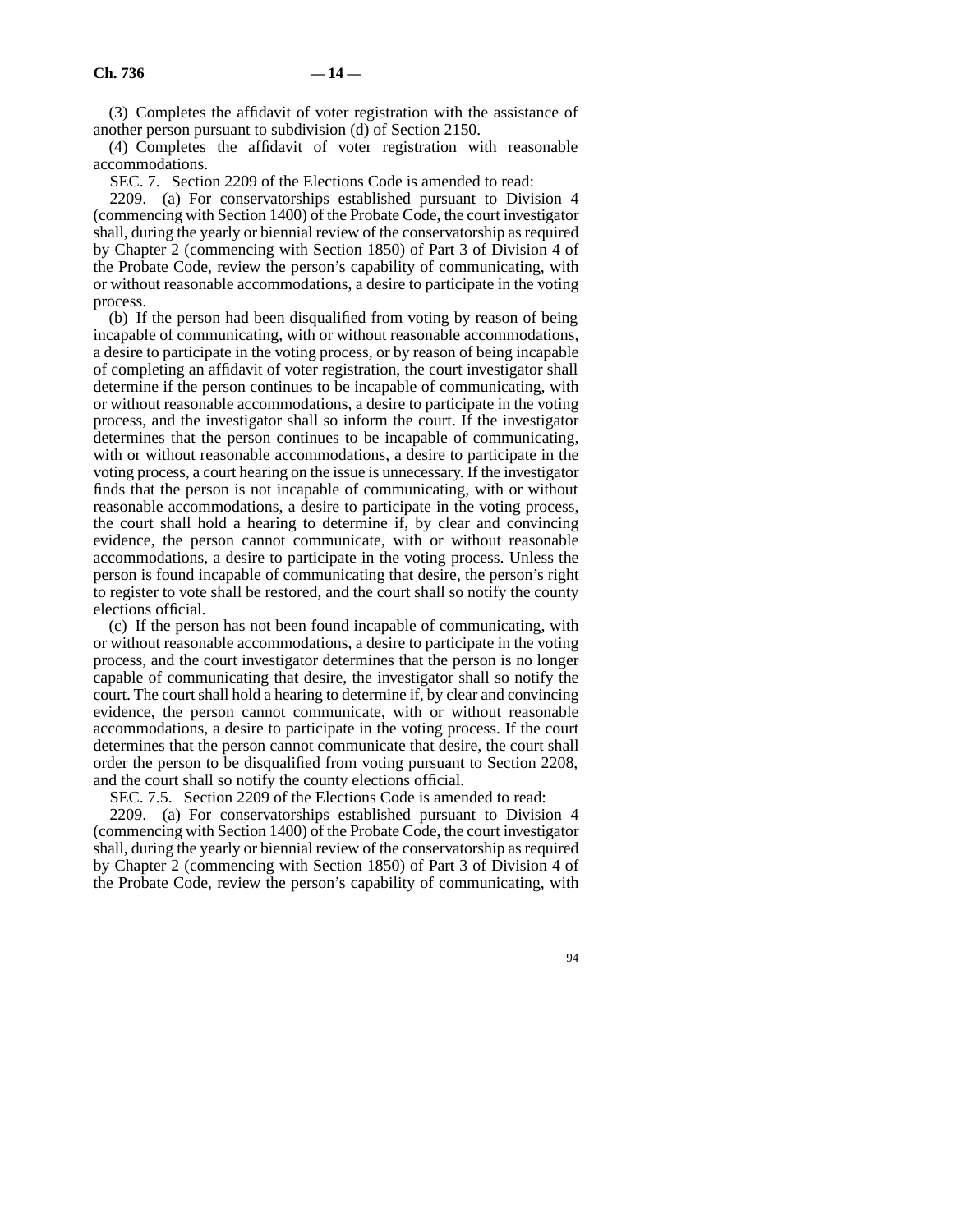or without reasonable accommodations, a desire to participate in the voting process.

(b) If the person has been disqualified from voting by reason of being incapable of communicating, with or without reasonable accommodations, a desire to participate in the voting process, or by reason of being incapable of completing an affidavit of voter registration, the court investigator shall determine if the person continues to be incapable of communicating, with or without reasonable accommodations, a desire to participate in the voting process, and the investigator shall so inform the court. If the investigator determines that the person continues to be incapable of communicating, with or without reasonable accommodations, a desire to participate in the voting process, a court hearing on the issue is unnecessary. If the investigator finds that the person is not incapable of communicating, with or without reasonable accommodations, a desire to participate in the voting process, the court shall hold a hearing to determine if, by clear and convincing evidence, the person cannot communicate, with or without reasonable accommodations, a desire to participate in the voting process. Unless the person is found incapable of communicating that desire, the person's right to register to vote shall be restored, and the court shall so notify the Secretary of State and the county elections official in the format prescribed by the Secretary of State.

(c) If the person has not been found incapable of communicating, with or without reasonable accommodations, a desire to participate in the voting process, and the court investigator determines that the person is no longer capable of communicating that desire, the investigator shall so notify the court. The court shall hold a hearing to determine if, by clear and convincing evidence, the person cannot communicate, with or without reasonable accommodations, a desire to participate in the voting process. If the court determines that the person cannot communicate that desire, the court shall order the person to be disqualified from voting pursuant to Section 2208, and the court shall so notify the Secretary of State and the county elections official in the format prescribed by the Secretary of State.

SEC. 8. Section 1823 of the Probate Code is amended to read:

1823. (a) If the petition is filed by a person other than the proposed conservatee, the clerk shall issue a citation directed to the proposed conservatee setting forth the time and place of hearing.

(b) The citation shall state the legal standards by which the need for a conservatorship is adjudged as stated in Section 1801 and shall state the substance of all of the following:

(1) The proposed conservatee may be adjudged unable to provide for personal needs or to manage financial resources and, by reason thereof, a conservator may be appointed for the person or estate, or both.

(2) Such adjudication may affect or transfer to the conservator the proposed conservatee's right to contract, in whole or in part, to manage and control property, to give informed consent for medical treatment, and to fix a residence.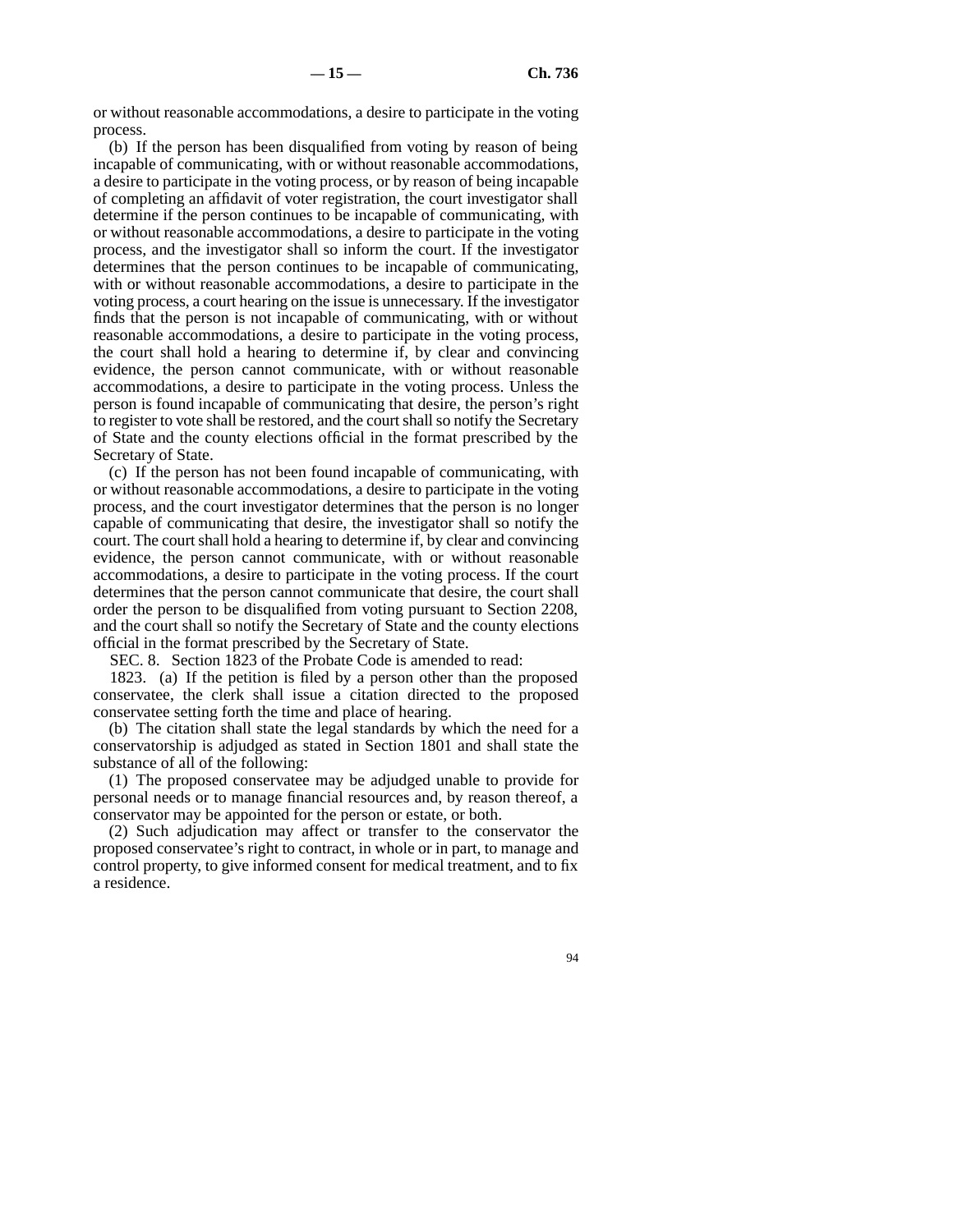(3) (A) The proposed conservatee may be disqualified from voting pursuant to Section 2208 of the Elections Code if he or she is incapable of communicating, with or without reasonable accommodations, a desire to participate in the voting process.

(B) The proposed conservatee shall not be disqualified from voting on the basis that he or she does, or would need to do, any of the following to complete an affidavit of voter registration:

(i) Signs the affidavit of voter registration with a mark or a cross pursuant to subdivision (b) of Section 2150 of the Elections Code.

(ii) Signs the affidavit of voter registration by means of a signature stamp pursuant to Section 354.5 of the Elections Code.

(iii) Completes the affidavit of voter registration with the assistance of another person pursuant to subdivision (d) of Section 2150 of the Elections Code.

(iv) Completes the affidavit of voter registration with reasonable accommodations.

(4) The court or a court investigator will explain the nature, purpose, and effect of the proceeding to the proposed conservatee and will answer questions concerning the explanation.

(5) The proposed conservatee has the right to appear at the hearing and to oppose the petition, and in the case of an alleged developmentally disabled adult, to oppose the petition in part, by objecting to any or all of the requested duties or powers of the limited conservator.

(6) The proposed conservatee has the right to choose and be represented by legal counsel and has the right to have legal counsel appointed by the court if unable to retain legal counsel.

(7) The proposed conservatee has the right to a jury trial if desired.

SEC. 9. Section 1826 of the Probate Code is amended to read:

1826. (a) Regardless of whether the proposed conservatee attends the hearing, the court investigator shall do all of the following:

(1) Conduct the following interviews:

(A) The proposed conservatee personally.

(B) All petitioners and all proposed conservators who are not petitioners.

(C) The proposed conservatee's spouse or registered domestic partner and relatives within the first degree. If the proposed conservatee does not have a spouse, registered domestic partner, or relatives within the first degree, to the greatest extent possible, the proposed conservatee's relatives within the second degree.

(D) To the greatest extent practical and taking into account the proposed conservatee's wishes, the proposed conservatee's relatives within the second degree not required to be interviewed under subparagraph (C), neighbors, and, if known, close friends.

(2) Inform the proposed conservatee of the contents of the citation, of the nature, purpose, and effect of the proceeding, and of the right of the proposed conservatee to oppose the proceeding, to attend the hearing, to have the matter of the establishment of the conservatorship tried by jury, to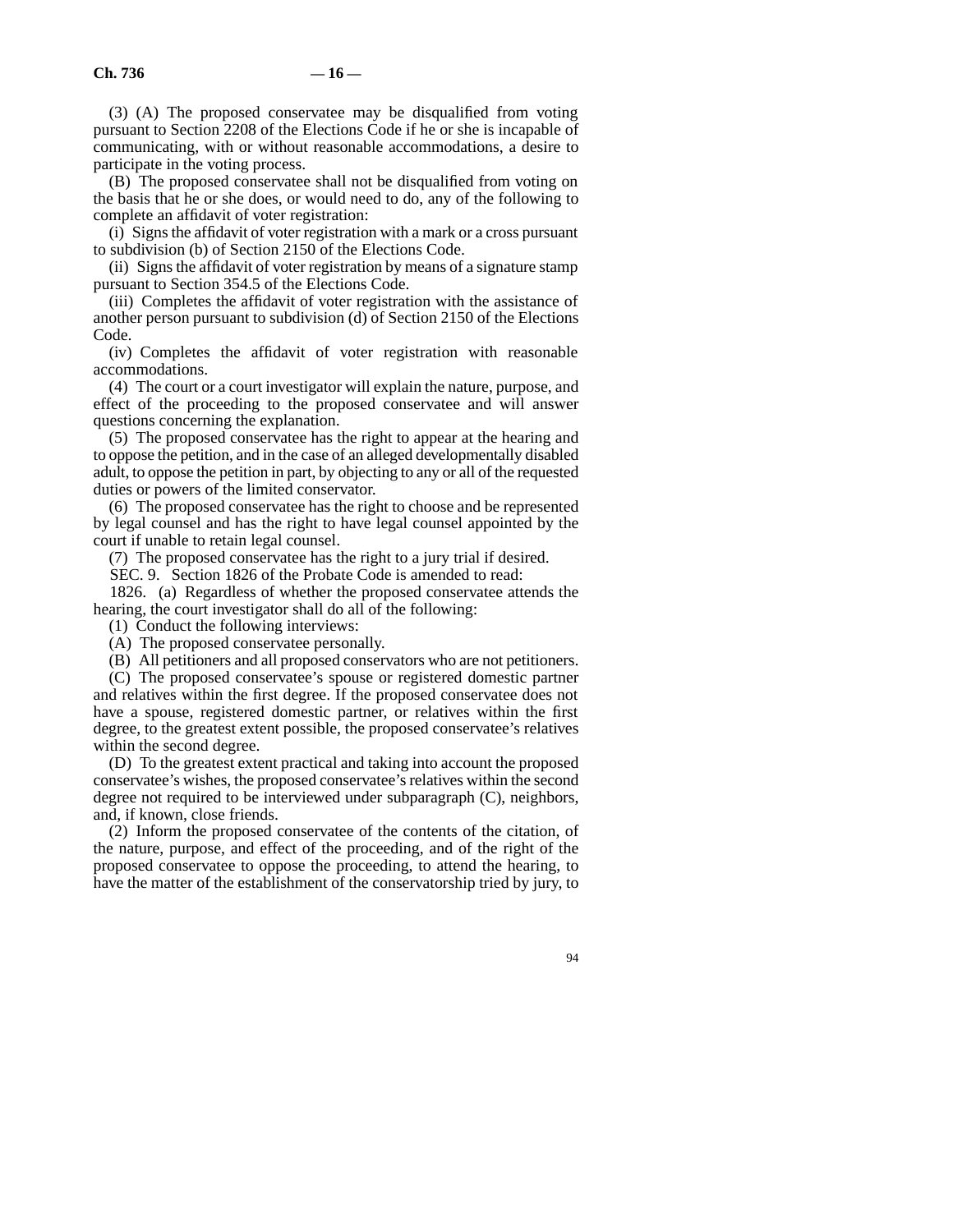be represented by legal counsel if the proposed conservatee so chooses, and to have legal counsel appointed by the court if unable to retain legal counsel.

(3) Determine if it appears that the proposed conservatee is unable to attend the hearing and, if able to attend, whether the proposed conservatee is willing to attend the hearing.

(4) Review the allegations of the petition as to why the appointment of the conservator is required and, in making his or her determination, do the following:

(A) Refer to the supplemental information form submitted by the petitioner and consider the facts set forth in the form that address each of the categories specified in paragraphs (1) to (5), inclusive, of subdivision (a) of Section 1821.

(B) Consider, to the extent practicable, whether he or she believes the proposed conservatee suffers from any of the mental function deficits listed in subdivision (a) of Section 811 that significantly impairs the proposed conservatee's ability to understand and appreciate the consequences of his or her actions in connection with any of the functions described in subdivision (a) or (b) of Section 1801 and identify the observations that support that belief.

(5) Determine if the proposed conservatee wishes to contest the establishment of the conservatorship.

(6) Determine if the proposed conservatee objects to the proposed conservator or prefers another person to act as conservator.

(7) Determine if the proposed conservatee wishes to be represented by legal counsel and, if so, whether the proposed conservatee has retained legal counsel and, if not, the name of an attorney the proposed conservatee wishes to retain.

(8) (A) Determine if the proposed conservatee is incapable of communicating, with or without reasonable accommodations, a desire to participate in the voting process, and may be disqualified from voting pursuant to Section 2208 of the Elections Code.

(B) The proposed conservatee shall not be disqualified from voting on the basis that he or she does, or would need to do, any of the following to complete an affidavit of voter registration:

(i) Signs the affidavit of voter registration with a mark or a cross pursuant to subdivision (b) of Section 2150 of the Elections Code.

(ii) Signs the affidavit of voter registration by means of a signature stamp pursuant to Section 354.5 of the Elections Code.

(iii) Completes the affidavit of voter registration with the assistance of another person pursuant to subdivision (d) of Section 2150 of the Elections Code.

(iv) Completes the affidavit of voter registration with reasonable accommodations.

(9) If the proposed conservatee has not retained legal counsel, determine if the proposed conservatee desires the court to appoint legal counsel.

(10) Determine if the appointment of legal counsel would be helpful to the resolution of the matter or is necessary to protect the interests of the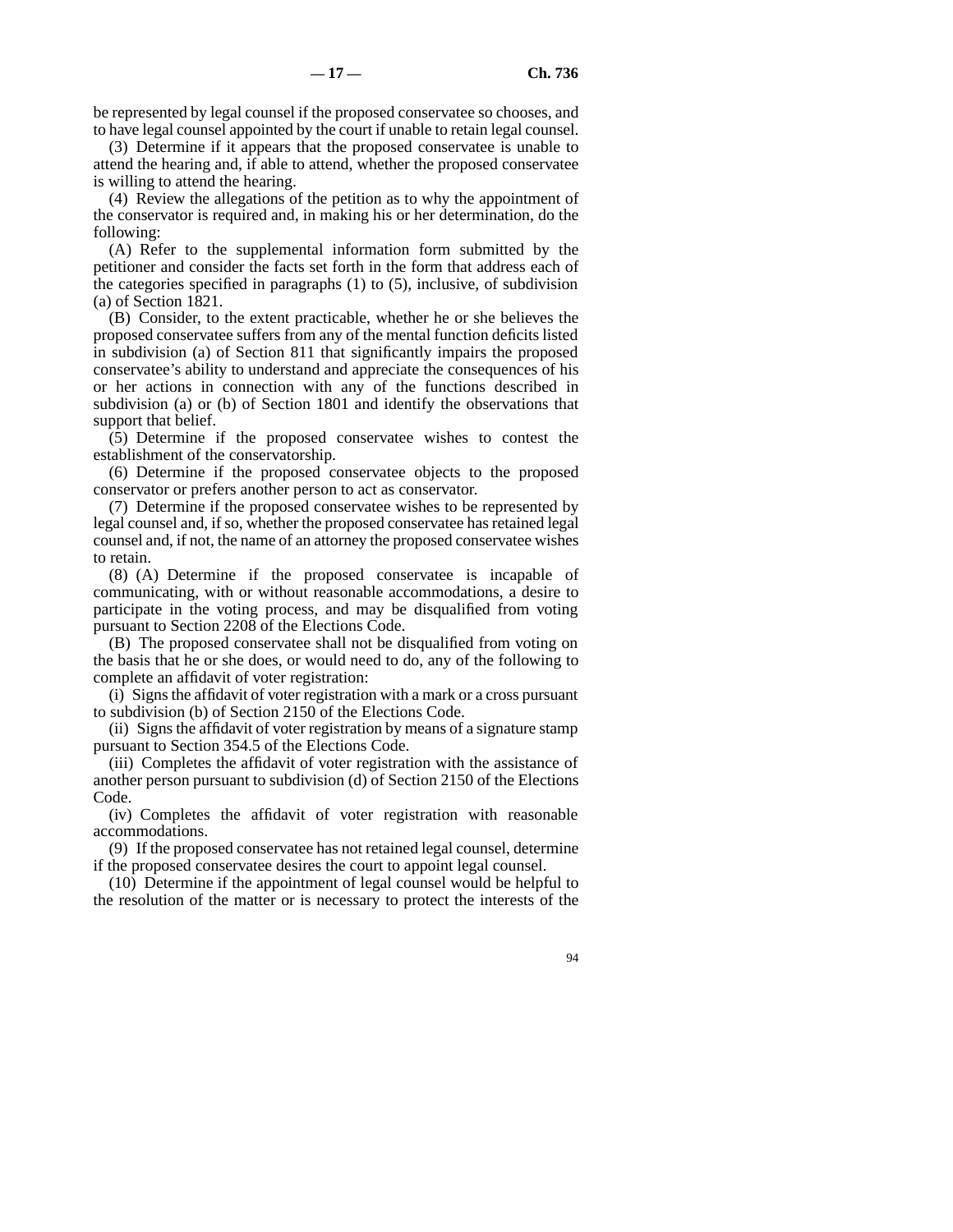proposed conservatee in a case where the proposed conservatee does not plan to retain legal counsel and has not requested the appointment of legal counsel by the court.

(11) Report to the court in writing, at least five days before the hearing, concerning all of the foregoing, including the proposed conservatee's express communications concerning both of the following:

(A) Representation by legal counsel.

(B) If the proposed conservatee is not willing to attend the hearing, does not wish to contest the establishment of the conservatorship, and does not object to the proposed conservator or prefers that another person act as conservator.

(12) Mail, at least five days before the hearing, a copy of the report referred to in paragraph (11) to all of the following:

(A) The attorney, if any, for the petitioner.

(B) The attorney, if any, for the proposed conservatee.

(C) The proposed conservatee.

(D) The spouse, registered domestic partner, and relatives within the first degree of the proposed conservatee who are required to be named in the petition for appointment of the conservator, unless the court determines that the mailing will harm the conservatee.

(E) Any other persons as the court orders.

(b) The court investigator has discretion to release the report required by this section to the public conservator, interested public agencies, and the long-term care ombudsman.

(c) The report required by this section is confidential and shall be made available only to parties, persons described in paragraph (12) of subdivision (a), persons given notice of the petition who have requested this report or who have appeared in the proceedings, their attorneys, and the court. The court has discretion at any other time to release the report, if it would serve the interests of the conservatee. The clerk of the court shall provide for the limitation of the report exclusively to persons entitled to its receipt.

(d) This section does not apply to a proposed conservatee who has personally executed the petition for conservatorship, or a proposed conservatee who has nominated his or her own conservator, if he or she attends the hearing.

(e) If the court investigator has performed an investigation within the preceding six months and furnished a report thereon to the court, the court may order, upon good cause shown, that another investigation is not necessary or that a more limited investigation may be performed.

(f) An investigation by the court investigator related to a temporary conservatorship also may be a part of the investigation for the general petition for conservatorship, but the court investigator shall make a second visit to the proposed conservatee and the report required by this section shall include the effect of the temporary conservatorship on the proposed conservatee.

(g) The Judicial Council shall, on or before January 1, 2009, adopt rules of court and Judicial Council forms as necessary to implement an expedited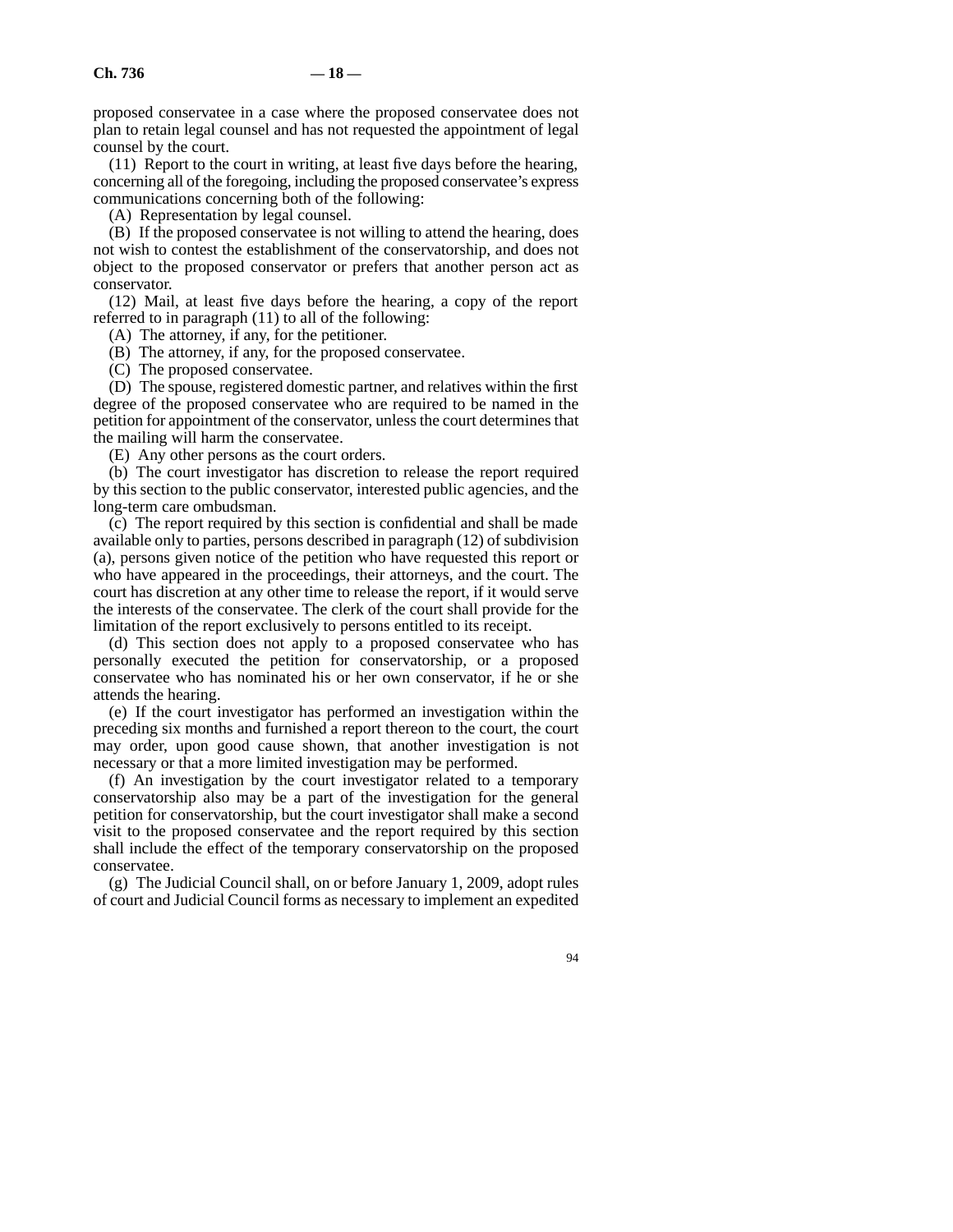procedure to authorize, by court order, a proposed conservatee's health care provider to disclose confidential medical information about the proposed conservatee to a court investigator pursuant to federal medical information privacy regulations promulgated under the federal Health Insurance Portability and Accountability Act of 1996 (Public Law 104-191).

(h) A superior court shall not be required to perform any duties imposed pursuant to the amendments to this section enacted by Chapter 493 of the Statutes of 2006 until the Legislature makes an appropriation identified for this purpose.

SEC. 10. Section 1828 of the Probate Code is amended to read:

1828. (a) Except as provided in subdivision (c), before the establishment of a conservatorship of the person or estate, or both, the court shall inform the proposed conservatee of all of the following:

(1) The nature and purpose of the proceeding.

(2) The establishment of a conservatorship is a legal adjudication of the conservatee's inability to properly provide for the conservatee's personal needs or to manage the conservatee's own financial resources, or both, depending on the allegations made and the determinations requested in the petition, and the effect of such an adjudication on the conservatee's basic rights.

(3) (A) The proposed conservatee may be disqualified from voting pursuant to Section 2208 of the Elections Code if he or she is incapable of communicating, with or without reasonable accommodations, a desire to participate in the voting process.

(B) The proposed conservatee shall not be disqualified from voting on the basis that he or she does, or would need to do, any of the following to complete an affidavit of voter registration:

(i) Signs the affidavit of voter registration with a mark or a cross pursuant to subdivision (b) of Section 2150 of the Elections Code.

(ii) Signs the affidavit of voter registration by means of a signature stamp pursuant to Section 354.5 of the Elections Code.

(iii) Completes the affidavit of voter registration with the assistance of another person pursuant to subdivision (d) of Section 2150 of the Elections Code.

(iv) Completes the affidavit of voter registration with reasonable accommodations.

(4) The identity of the proposed conservator.

(5) The nature and effect on the conservatee's basic rights of any order requested under Chapter 4 (commencing with Section 1870), and in the case of an allegedly developmentally disabled adult, the specific effects of each limitation requested in such order.

(6) The proposed conservatee has the right to oppose the proceeding, to have the matter of the establishment of the conservatorship tried by jury, to be represented by legal counsel if the proposed conservatee so chooses, and to have legal counsel appointed by the court if unable to retain legal counsel.

(b) After the court so informs the proposed conservatee and before the establishment of the conservatorship, the court shall consult the proposed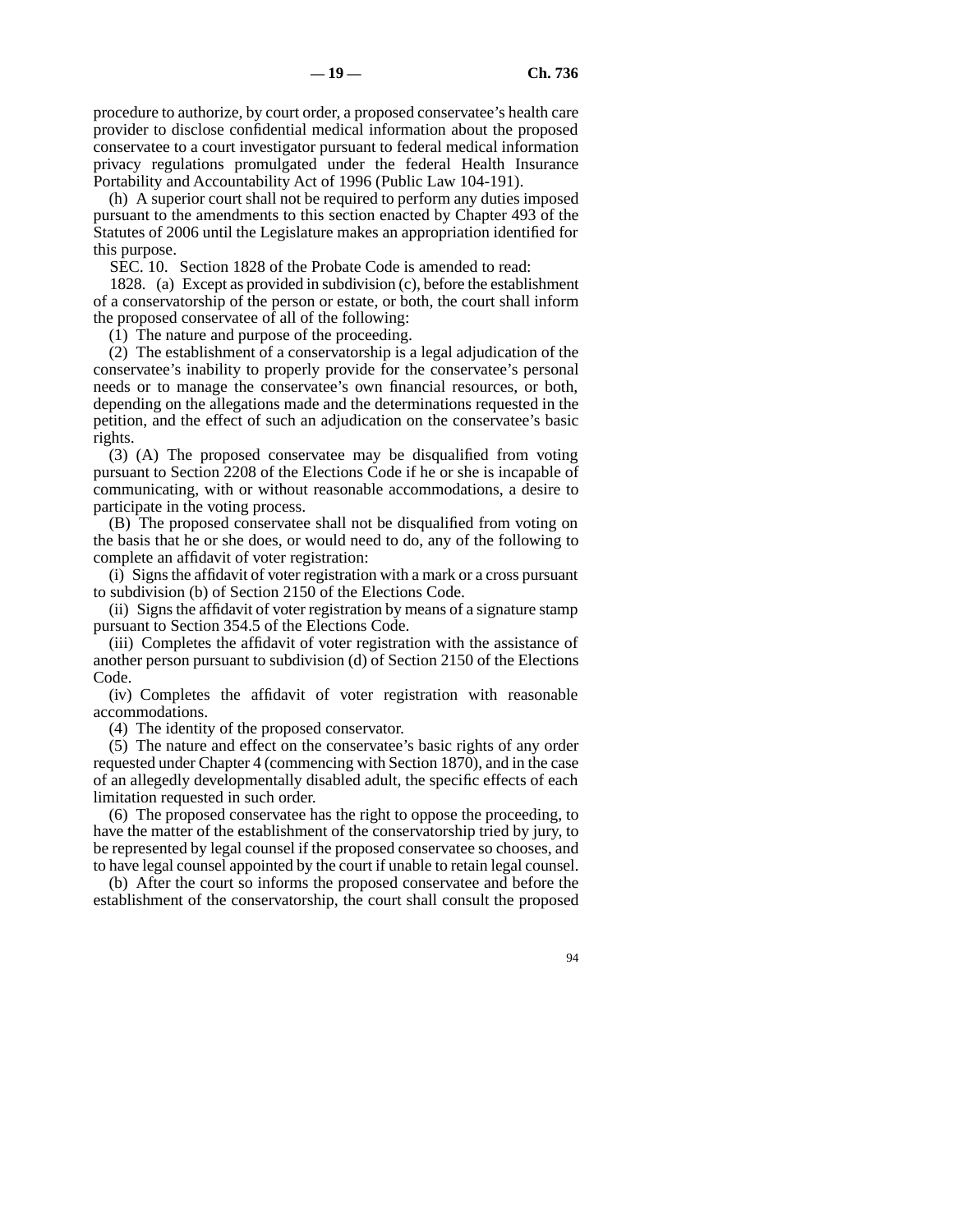conservatee to determine the proposed conservatee's opinion concerning all of the following:

(1) The establishment of the conservatorship.

(2) The appointment of the proposed conservator.

(3) Any order requested under Chapter 4 (commencing with Section 1870), and in the case of an allegedly developmentally disabled adult, of each limitation requested in such order.

(c) This section does not apply where both of the following conditions are satisfied:

(1) The proposed conservatee is absent from the hearing and is not required to attend the hearing under subdivision (a) of Section 1825.

(2) Any showing required by Section 1825 has been made.

SEC. 11. Section 1851 of the Probate Code is amended to read:

1851. (a) (1) If court review is required pursuant to Section 1850, the court investigator shall, without prior notice to the conservator except as ordered by the court for necessity or to prevent harm to the conservatee, visit the conservatee. The court investigator shall inform the conservatee personally that the conservatee is under a conservatorship and shall give the name of the conservator to the conservatee. The court investigator shall determine all of the following:

(A) If the conservatee wishes to petition the court for termination of the conservatorship.

(B) If the conservatee is still in need of the conservatorship.

(C) If the present conservator is acting in the best interests of the conservatee. In determining if the conservator is acting in the best interests of the conservatee, the court investigator's evaluation shall include an examination of the conservatee's placement, the quality of care, including physical and mental treatment, and the conservatee's finances. To the extent practicable, the investigator shall review the accounting with a conservatee who has sufficient capacity. To the greatest extent possible, the court investigator shall interview individuals set forth in paragraph (1) of subdivision (a) of Section 1826, in order to determine if the conservator is acting in the best interests of the conservatee.

(D) (i) If the conservatee is incapable of communicating, with or without reasonable accommodations, a desire to participate in the voting process and may be disqualified from voting pursuant to Section 2208 or 2209 of the Elections Code.

(ii) The conservatee shall not be disqualified from voting on the basis that he or she does, or would need to do, any of the following to complete an affidavit of voter registration:

(I) Signs the affidavit of voter registration with a mark or a cross pursuant to subdivision (b) of Section 2150 of the Elections Code.

(II) Signs the affidavit of voter registration by means of a signature stamp pursuant to Section 354.5 of the Elections Code.

(III) Completes the affidavit of voter registration with the assistance of another person pursuant to subdivision (d) of Section 2150 of the Elections Code.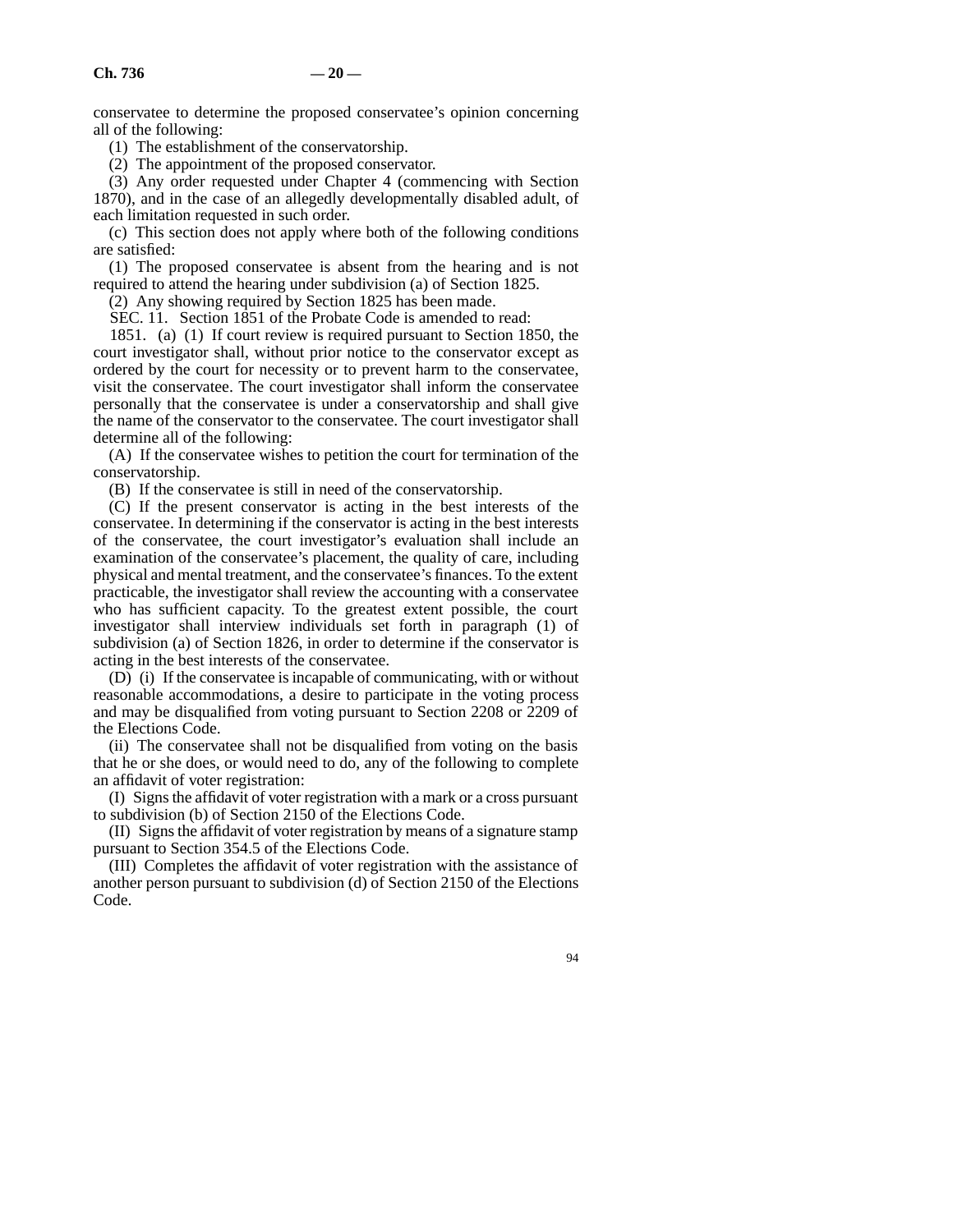(IV) Completes the affidavit of voter registration with reasonable accommodations.

(2) If the court has made an order under Chapter 4 (commencing with Section 1870), the court investigator shall determine if the present condition of the conservatee is such that the terms of the order should be modified or the order revoked.

(3) Upon request of the court investigator, the conservator shall make available to the court investigator during the investigation for inspection and copying all books and records, including receipts and any expenditures, of the conservatorship.

(b) (1) The findings of the court investigator, including the facts upon which the findings are based, shall be certified in writing to the court not less than 15 days before the date of review. A copy of the report shall be mailed to the conservator and to the attorneys of record for the conservator and conservatee at the same time it is certified to the court. A copy of the report, modified as set forth in paragraph (2), also shall be mailed to the conservatee's spouse or registered domestic partner, the conservatee's relatives in the first degree, and if there are no such relatives, to the next closest relative, unless the court determines that the mailing will harm the conservatee.

(2) Confidential medical information and confidential information from the California Law Enforcement Telecommunications System shall be in a separate attachment to the report and shall not be provided in copies sent to the conservatee's spouse or registered domestic partner, the conservatee's relatives in the first degree, and if there are no such relatives, to the next closest relative.

(c) In the case of a limited conservatee, the court investigator shall recommend continuing or terminating the limited conservatorship.

(d) The court investigator may personally visit the conservator and other persons as may be necessary to determine if the present conservator is acting in the best interests of the conservatee.

(e) The report required by this section shall be confidential and shall be made available only to parties, persons described in subdivision (b), persons given notice of the petition who have requested the report or who have appeared in the proceeding, their attorneys, and the court. The court shall have discretion at any other time to release the report if it would serve the interests of the conservatee. The clerk of the court shall limit disclosure of the report exclusively to persons entitled to the report under this section.

(f) A superior court shall not be required to perform any duties imposed pursuant to the amendments to this section enacted by Chapter 493 of the Statutes of 2006 until the Legislature makes an appropriation identified for this purpose.

SEC. 12. Section 1910 of the Probate Code is amended to read:

1910. (a) If the court determines the conservatee is incapable of communicating, with or without reasonable accommodations, a desire to participate in the voting process, the court shall by order disqualify the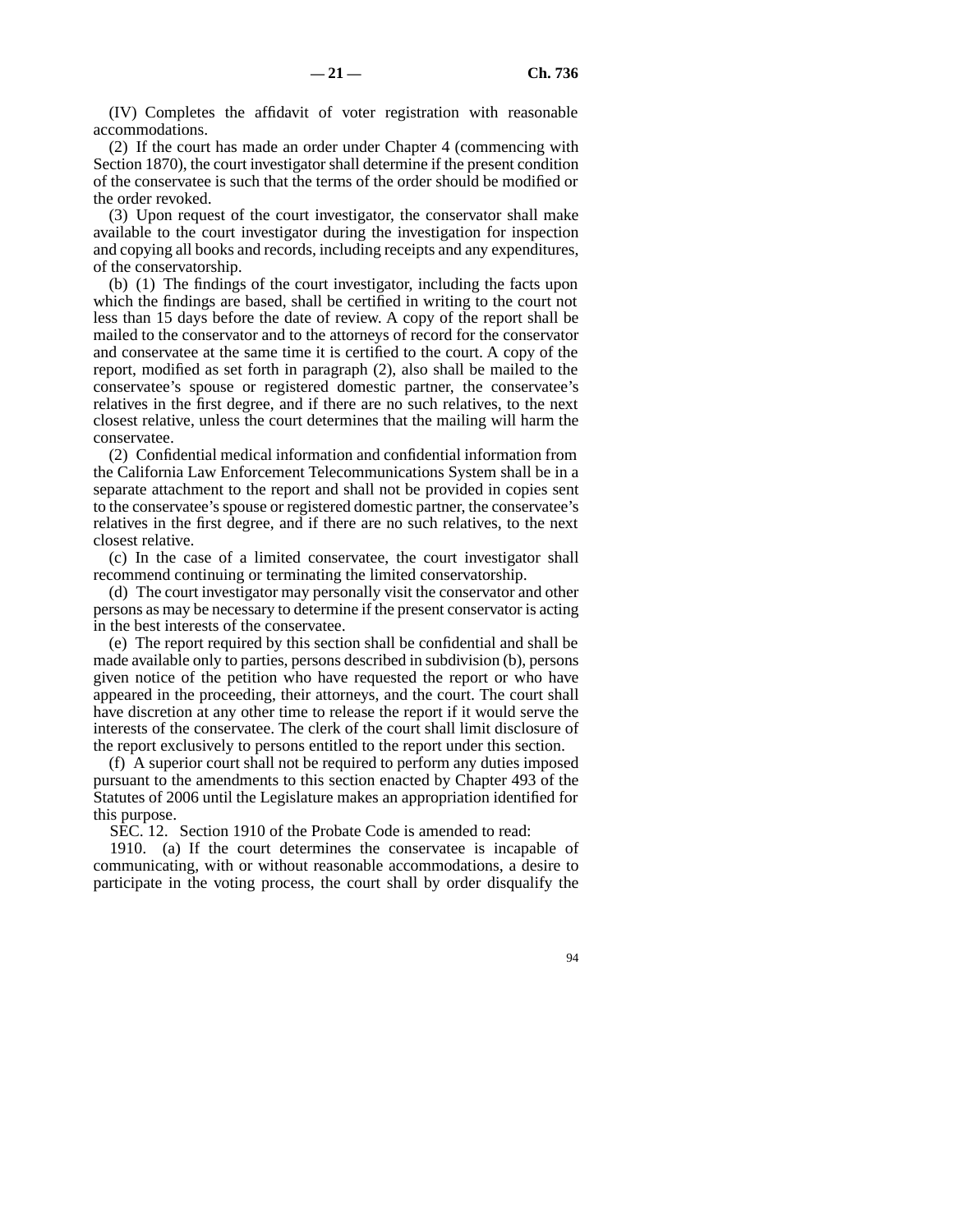conservatee from voting pursuant to Section 2208 or 2209 of the Elections Code.

(b) The conservatee shall not be disqualified from voting on the basis that he or she does, or would need to do, any of the following to complete an affidavit of voter registration:

(1) Signs the affidavit of voter registration with a mark or a cross pursuant to subdivision (b) of Section 2150 of the Elections Code.

(2) Signs the affidavit of voter registration by means of a signature stamp pursuant to Section 354.5 of the Elections Code.

(3) Completes the affidavit of voter registration with the assistance of another person pursuant to subdivision (d) of Section 2150 of the Elections Code.

(4) Completes the affidavit of voter registration with reasonable accommodations.

SEC. 13. (a) Section 3.5 of this bill incorporates amendments to Section 2102 of the Elections Code, as amended by Section 6.5 of Chapter 909 of the Statutes of 2014, proposed by both this bill and Assembly Bill 1461. It shall only become operative if (1) both bills are enacted and become effective on or before January 1, 2016, (2) each bill amends Section 2102 of the Elections Code, as amended by Section 6.5 of Chapter 909 of the Statutes of 2014, and (3) this bill is enacted after Assembly Bill 1461, in which case Section 3 of this bill shall not become operative.

(b) Section 4.5 of this bill incorporates amendments to Section 2150 of the Elections Code, as amended by Section 8 of Chapter 1 of the Statutes of 2009, proposed by both this bill and Assembly Bill 1020. It shall only become operative if (1) both bills are enacted and become effective on or before January 1, 2016, (2) each bill amends Section 2150 of the Elections Code, as amended by Section 8 of Chapter 1 of the Statutes of 2009, and (3) this bill is enacted after Assembly Bill 1020, in which case Section 4 of this bill shall not become operative.

(c) Section 5.5 of this bill incorporates amendments to Section 2150 of the Elections Code, as amended by Section 3 of Chapter 619 of the Statutes of 2014, proposed by both this bill and Assembly Bill 1020. It shall only become operative if (1) both bills are enacted and become effective on or before January 1, 2016, (2) each bill amends Section 2150 of the Elections Code, as amended by Section 3 of Chapter 619 of the Statutes of 2014, and (3) this bill is enacted after Assembly Bill 1020, in which case Section 5 of this bill shall not become operative.

(d) Section 6.5 of this bill incorporates amendments to Section 2208 of the Elections Code proposed by both this bill and Assembly Bill 1020. It shall only become operative if (1) both bills are enacted and become effective on or before January 1, 2016, (2) each bill amends Section 2208 of the Elections Code, and (3) this bill is enacted after Assembly Bill 1020, in which case Section 6 of this bill shall not become operative.

(e) Section 7.5 of this bill incorporates amendments to Section 2209 of the Elections Code proposed by both this bill and Assembly Bill 1020. It shall only become operative if (1) both bills are enacted and become effective